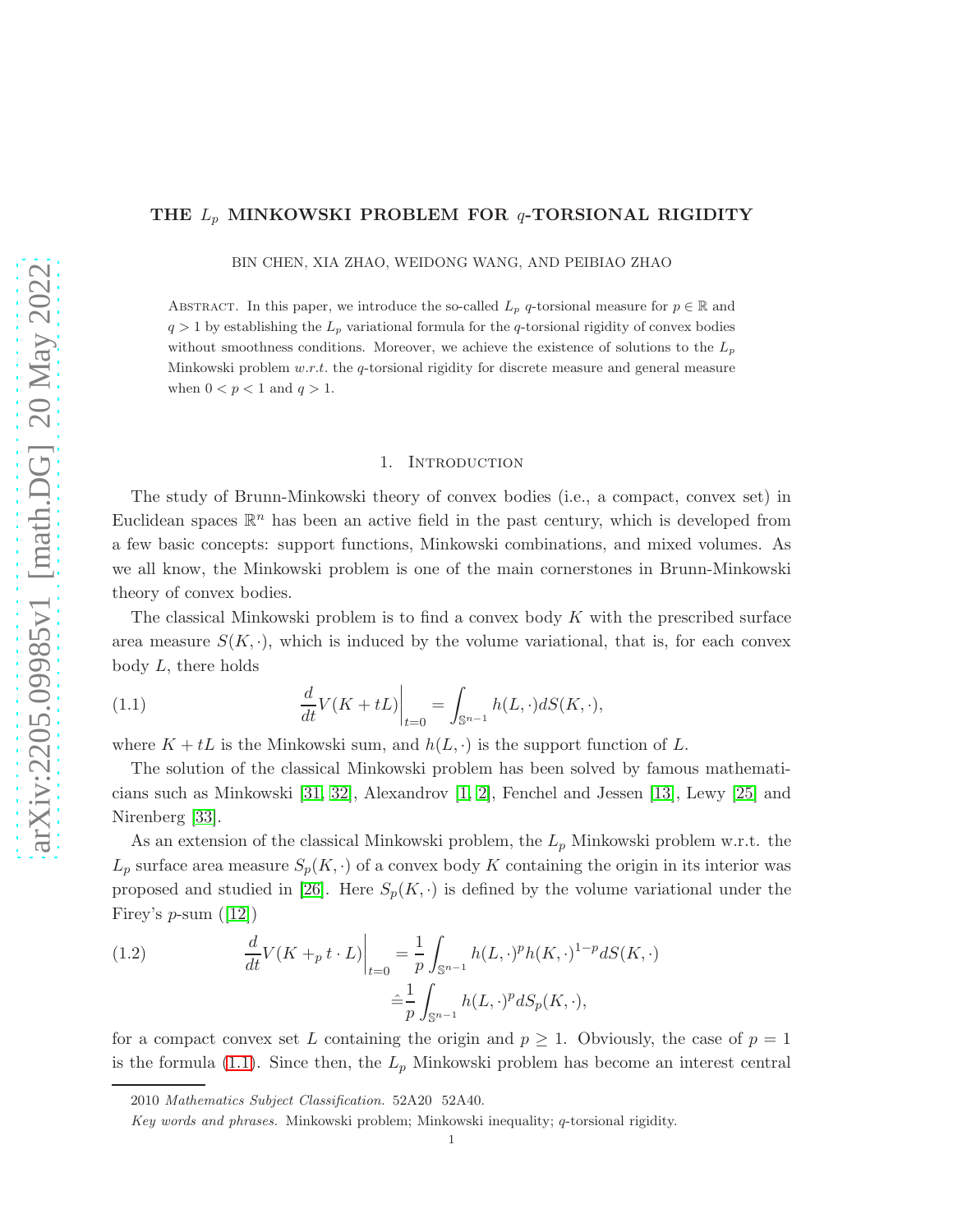object in convex geometric analysis and has been widely considered, see e.g., [\[5,](#page-23-4) [6,](#page-23-5) [8,](#page-23-6) [21,](#page-24-5) [27,](#page-24-6) [28,](#page-24-7) [29,](#page-24-8) [34,](#page-24-9) [37\]](#page-24-10). Moreover, there are various versions of Minkowski problems related to other functionals in Brunn-Minkowski theory, for instance, the dual Minkowski problem [\[19\]](#page-24-11), the logarithmic Minkowski problem [\[3\]](#page-23-7) and the Orlicz-Minkowski problem [\[15,](#page-24-12) [17,](#page-24-13) [30\]](#page-24-14).

From the statements above, one knows that the difference in different geometric functionals usually derives some new and different geometric measures. In recent years, some geometric functionals with physical backgrounds have been introduced into the Brunn-Minkowski theory, and related Minkowski-type problems have also been gradually studied, see e.g.,  $[9, 10, 22, 38]$  $[9, 10, 22, 38]$  $[9, 10, 22, 38]$  $[9, 10, 22, 38]$ . One of them is the q-torsional rigidity, which is exactly the geometrical functional concerned in the present paper.

For convenience, let  $\mathcal{K}_o^n$  be the set of convex bodies containing the origin  $o$  in their interiors, and  $C_+^2$  be the class of the convex body of  $C^2$  if its boundary has the positive Gauss curvature.

Now, we recall the concept of the q-torsional rigidity. Let  $\Omega$  be the interior of convex body K in  $\mathbb{R}^n$  and  $\overline{\Omega} = K$ . For  $q > 1$ , the q-torsional rigidity  $T_q(K)$  is defined by (see [\[11\]](#page-23-10))

<span id="page-1-0"></span>(1.3) 
$$
\frac{1}{T_q(K)} = \inf \left\{ \frac{\int_{\Omega} |\nabla \phi|^q dx}{[\int_{\Omega} |\phi| dx]^q} : \phi \in W_0^{1,q}(\Omega), \int_{\Omega} \phi dx > 0 \right\}.
$$

The functional defined in [\(1.3\)](#page-1-0) admits a minimizer  $\varphi \in W_0^{1,q}$  $_0^{\text{1,q}}(\Omega)$ , and  $c\varphi$  (for some constant c) is the unique positive solution of the following boundary value problem (see  $[4]$  or  $[18]$ )

<span id="page-1-3"></span>(1.4) 
$$
\begin{cases} \Delta_q \varphi = -1 & \text{in } \Omega, \\ \varphi = 0 & \text{on } \partial \Omega, \end{cases}
$$

where  $\Delta_q$  is the q-Laplace operator.

Following this, Huang et al.  $([20])$  $([20])$  $([20])$  defined the q-torsional measure as

$$
\mu_q^{tor}(\Omega,\eta)=\int_{g^{-1}(\eta)}|\nabla \varphi|^q d\mathcal{H}^{n-1},
$$

for Borel set  $\eta \subseteq \mathbb{S}^{n-1}$ . Here  $g : \partial \Omega \to \mathbb{S}^{n-1}$  is the Gauss map, and  $\mathcal{H}^{n-1}$  is the  $(n-1)$ dimensional Hausdorff measure.

Meanwhile, they replaced the volume functional with the *q*-torsional rigidity in  $(1.1)$ , and established the following variational formula in smooth case: Let  $K, L$  be two convex bodies of class  $C^2_+$ , and  $q > 1$ , then

<span id="page-1-1"></span>(1.5) 
$$
\frac{d}{dt}T_q(K+tL)\Big|_{t=0} = (q-1)T_q(K)^{\frac{q-2}{q-1}} \int_{\mathbb{S}^{n-1}} h(L,\xi) d\mu_q^{tor}(K,\xi),
$$

and the q-torsional rigidity formula

<span id="page-1-2"></span>(1.6) 
$$
T_q(K)^{\frac{1}{q-1}} = \frac{q-1}{q+n(q-1)} \int_{\mathbb{S}^{n-1}} h(K,\xi) d\mu_q^{tor}(K,\xi).
$$

Thus  $\mu_q^{tor}(K, \cdot)$  can be regarded as induced by the formula [\(1.5\)](#page-1-1).

Inspired by the important role of the  $L_p$  volume variational formula in the Brunn-Minkowski theory, we now establish the  $L_p$  variational formula w.r.t. the q-torsional rigidity (For a detailed proof, see Theorem [4.1\)](#page-10-0) below.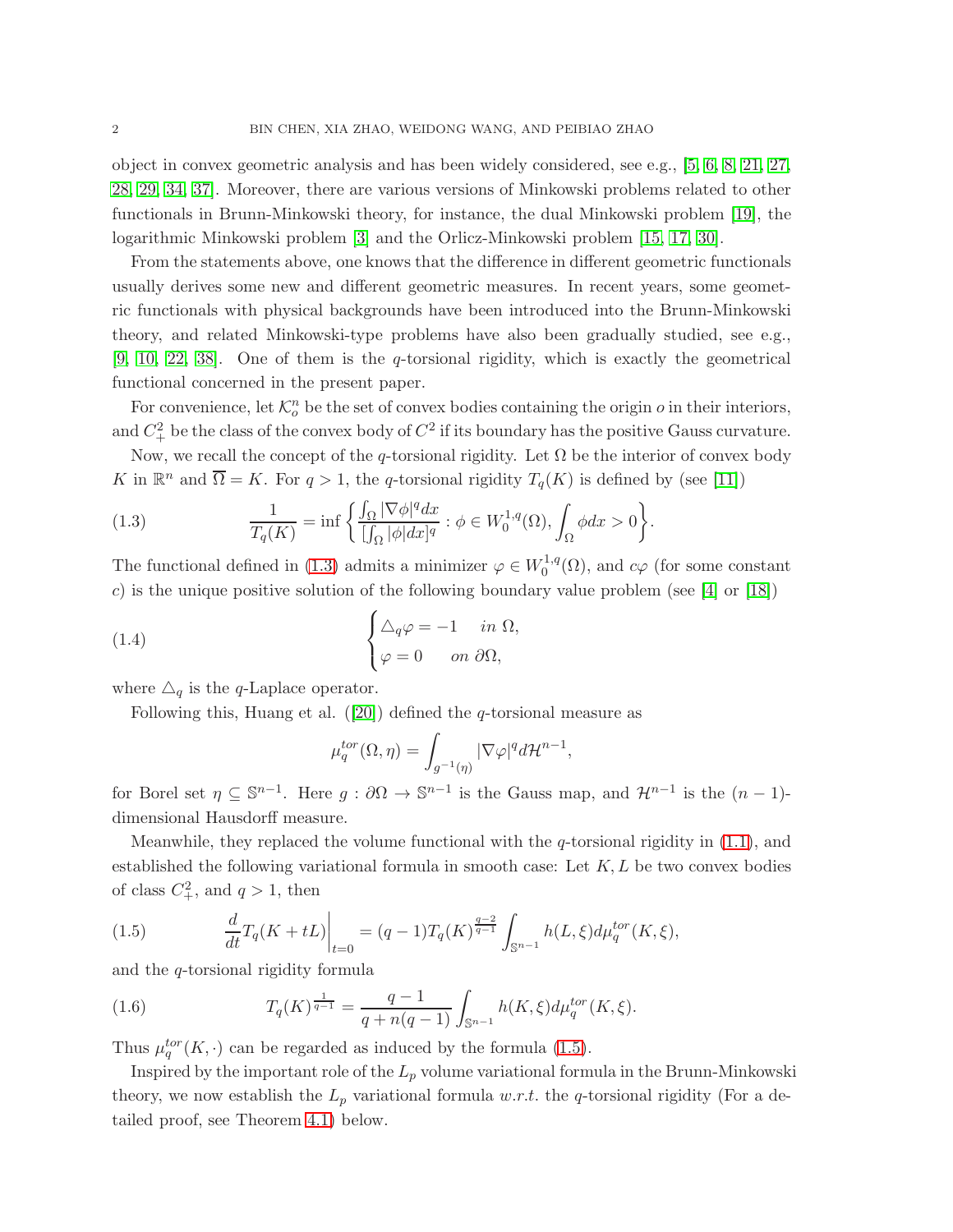<span id="page-2-0"></span>**Theorem 1.1.** Let  $K \in \mathcal{K}_o^n$ ,  $1 \leq p < \infty$  and  $q > 1$ . If L is a compact convex set containing the origin, then

$$
\frac{d}{dt}T_q(K +_p t \cdot L)\Big|_{t=0} = \frac{q-1}{p}T_q(K)^{\frac{q-2}{q-1}} \int_{\mathbb{S}^{n-1}} h(L,\xi)^p h(K,\xi)^{1-p} d\mu_q^{tor}(K,\xi).
$$

Similar to the definition of  $L_p$  surface area measure, we can define the so-called  $L_p$  qtorsional measure as follows.

**Definition 1.2.** For  $K \in \mathcal{K}_o^n$ ,  $p \in \mathbb{R}$  and  $q > 1$ , the  $L_p$  q-torsional measure  $\mu_{p,q}^{tor}(K, \cdot)$  of K is defined by

$$
\mu_{p,q}^{tor}(K,\eta)=\int_{\eta}h(K,\xi)^{1-p}d\mu_q^{tor}(K,\xi)
$$

for each Borel set  $\eta \subseteq \mathbb{S}^{n-1}$ . Obviously, the case  $p = 1$  is just the q-torsional measure.

Notice that the *q*-torsional measure induced in  $(1.5)$  has so far not been extended to the case of any convex body without smoothness conditions. To implement the variational formula in Theorem [1.1,](#page-2-0) we first need to deal with the weak convergence of the  $q$ -torsional measure, and generalize the formula [\(1.5\)](#page-1-1) to any convex body without smoothness (see Section 3 and Section 4 for details).

Naturally, the  $L_p$  Minkowski problem of the q-torsional rigidity can be proposed as below

<span id="page-2-1"></span>**Problem 1.3.** (The  $L_p$  Minkowski problem of q-torsional rigidity) Suppose  $\mu$  is a finite Borel measure on  $\mathbb{S}^{n-1}$ ,  $p \in \mathbb{R}$  and  $q > 1$ . What are the necessary and sufficient conditions on  $\mu$  such that  $\mu$  is the  $L_p$  q-torsional measure  $\mu_{p,q}^{tor}(K, \cdot)$  of a convex body  $K \in \mathcal{K}_o^n$ ?

For Problem [1.3,](#page-2-1) Sun-Xu-Zhang [\[36\]](#page-24-18) only proved the uniqueness of solutions with  $p \geq 1$ and  $q > 1$  in smooth case, but the existence of solutions was not solved. When  $p > 1$  and  $q = 2$ , Chen-Dai [\[7\]](#page-23-12) obtained the existence and uniqueness of solutions. For the classical case  $p = 1$ , Colesanti-Fimiani [\[9\]](#page-23-8) proved the existence and uniqueness of solutions when  $q = 2$ .

The main aim of the present paper is to consider the existence of solutions to Problem [1.3.](#page-2-1) We first present a solution to Problem [1.3](#page-2-1) for discrete measures when  $0 < p < 1$  and  $q > 1$  (see Theorem [5.8\)](#page-21-0) as follows

<span id="page-2-2"></span>**Theorem 1.4.** Let  $\mu$  be a finite positive Borel measure on  $\mathbb{S}^{n-1}$  which is not concentrated on any closed hemisphere. If  $\mu$  is discrete,  $0 < p < 1$  and  $q > 1$ . Then there exists a convex polytope P containing the origin in its interior such that  $\mu_{p,q}^{tor}(P, \cdot) = \mu$ .

Theorem [1.4](#page-2-2) will yield a solution to Problem [1.3](#page-2-1) for general measures when  $0 < p < 1$ and  $q > 1$  (see Theorem [6.2\)](#page-22-0) as below.

**Theorem 1.5.** Let  $\mu$  be a finite positive Borel measure on  $\mathbb{S}^{n-1}$  which is not concentrated on any closed hemisphere. Suppose  $0 < p < 1$  and  $q > 1$ . Then there exists a convex body  $K \in \mathcal{K}_o^n$  such that  $\mu_{p,q}^{tor}(K, \cdot) = \mu$ .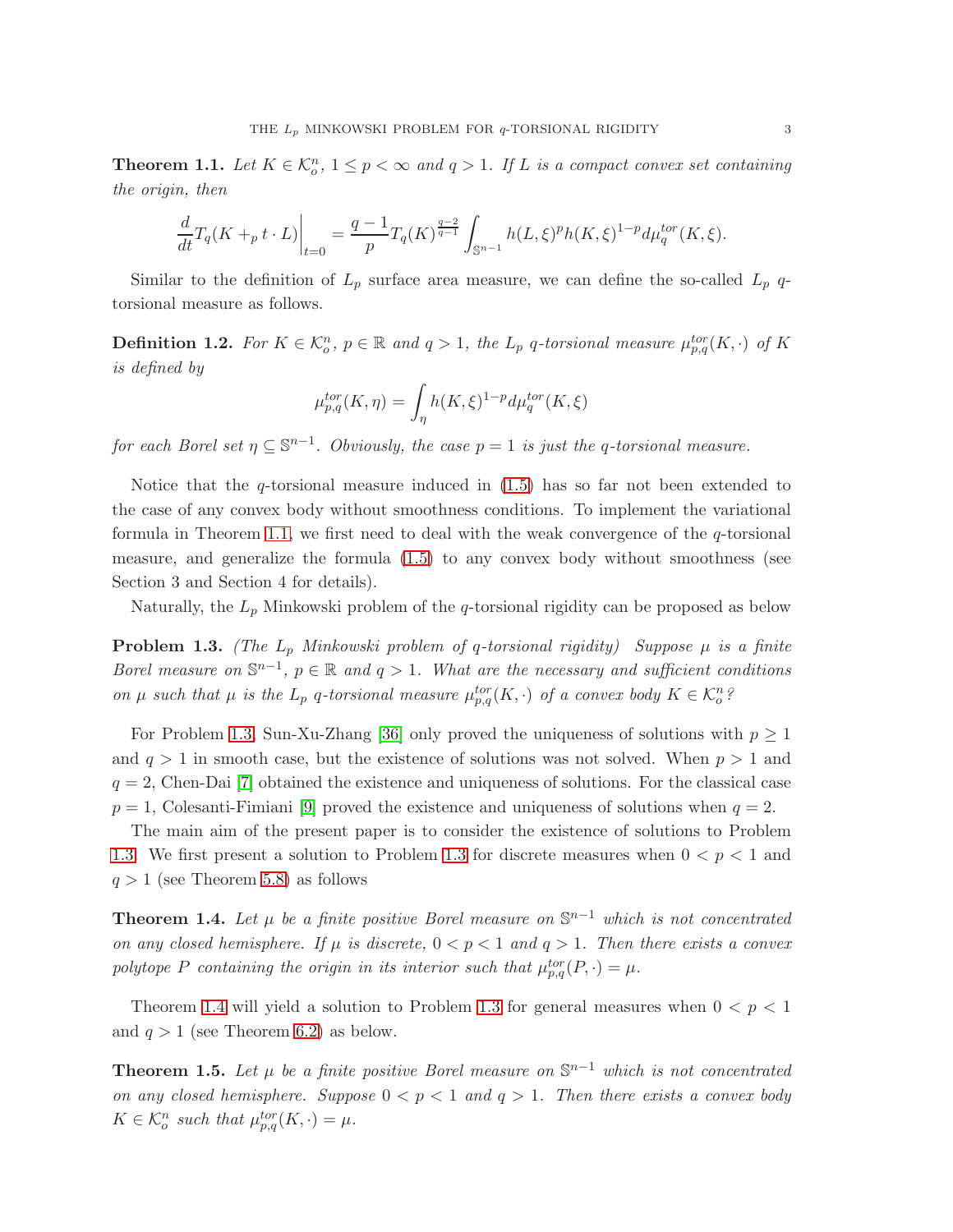The organization of this paper is as follows. The background materials and some results are introduced in Section 2. In Section 3, we show that the formula [\(1.5\)](#page-1-1) is valid for general convex bodies without smoothness condition. In Section 4, based on the conclusions in Sect. 3, the  $L_p$  Hadamard variational formula for q-torsional rigidity is established. In Sections 5 and 6, we prove the existence of solutions to the  $L_p$  Minkowski problem of q-torsional rigidity for discrete measure and general measure when  $0 < p < 1$  and  $q > 1$ .

### 2. Preliminaries

In this section, we introduce some necessary facts about convex bodies that readers can refer to good books of Gardner [\[14\]](#page-23-13) and Schneider [\[35\]](#page-24-19).

### 2.1. Basic facts on convex bodies.

For  $K \in \mathcal{K}_o^n$  in  $\mathbb{R}^n$ . The support function  $h(K, \cdot) : \mathbb{S}^{n-1} \to \mathbb{R}$  of K is defined by

$$
h(K,\zeta) = \max\{\zeta \cdot Y : Y \in K\}, \ \zeta \in \mathbb{S}^{n-1},
$$

where " $\cdot$ " for the standard inner product in  $\mathbb{R}^n$ . We clearly know that the support function is a homogeneous convex function with degree 1. Let  $K$  and  $L$  be convex bodies, the Minkowski combination of  $K$  and  $L$  is defined by

$$
K + tL = \{x + ty : x \in K, y \in L\}
$$

for  $t > 0$ . The  $K + tL$  is a convex body whose support function is given by

$$
h(K + tL, \cdot) = h(K, \cdot) + th(L, \cdot).
$$

For  $K, L \in \mathcal{K}_o^n$  and  $p \geq 1$ , the Firey's p-sum,  $K +_p t \cdot L$ , of K and L is defined through its support function

$$
h(K +_p t \cdot L, \cdot)^p = h(K, \cdot)^p + th(L, \cdot)^p.
$$

In particular, when  $p = 1$ , the Firey's p-sum is just the classical Minkowski sum.

The radial function  $\rho_K : \mathbb{S}^{n-1} \to (0, \infty)$  of K is defined by

$$
\rho(K, v) = \max\{c > 0 : cv \in K\}, \ \ v \in \mathbb{S}^{n-1}.
$$

The radial map  $r_K : \mathbb{S}^{n-1} \to \partial K$  is

$$
r_K(v) = \rho_K(v)v,
$$

for  $v \in \mathbb{S}^{n-1}$ , i.e.  $r_K(v)$  is the unique on  $\partial K$  located on the ray parallel to v and emanating from the origin.

Two convex bodies  $K, L \in \mathcal{K}_o^n$  are said to be homothetic if  $K = \lambda L + x$  for some constant  $\lambda > 0$  and  $x \in \mathbb{R}^n$ , particularly, K and L are said to be dilates of each other if  $K = \lambda L$ . The Hausdorff metric on  $\mathcal{K}_o^n$ ,  $d_{\mathcal{H}}(\cdot, \cdot)$ , is used to measure the distance between two convex bodies  $K, L \in \mathcal{K}_o^n$ , and it is defined by

$$
d_{\mathcal{H}}(K,L) = \max_{\zeta \in \mathbb{S}^{n-1}} |h(K,\zeta) - h(L,\zeta)| = ||h(K,\cdot) - h(L,\cdot)||_{\infty}.
$$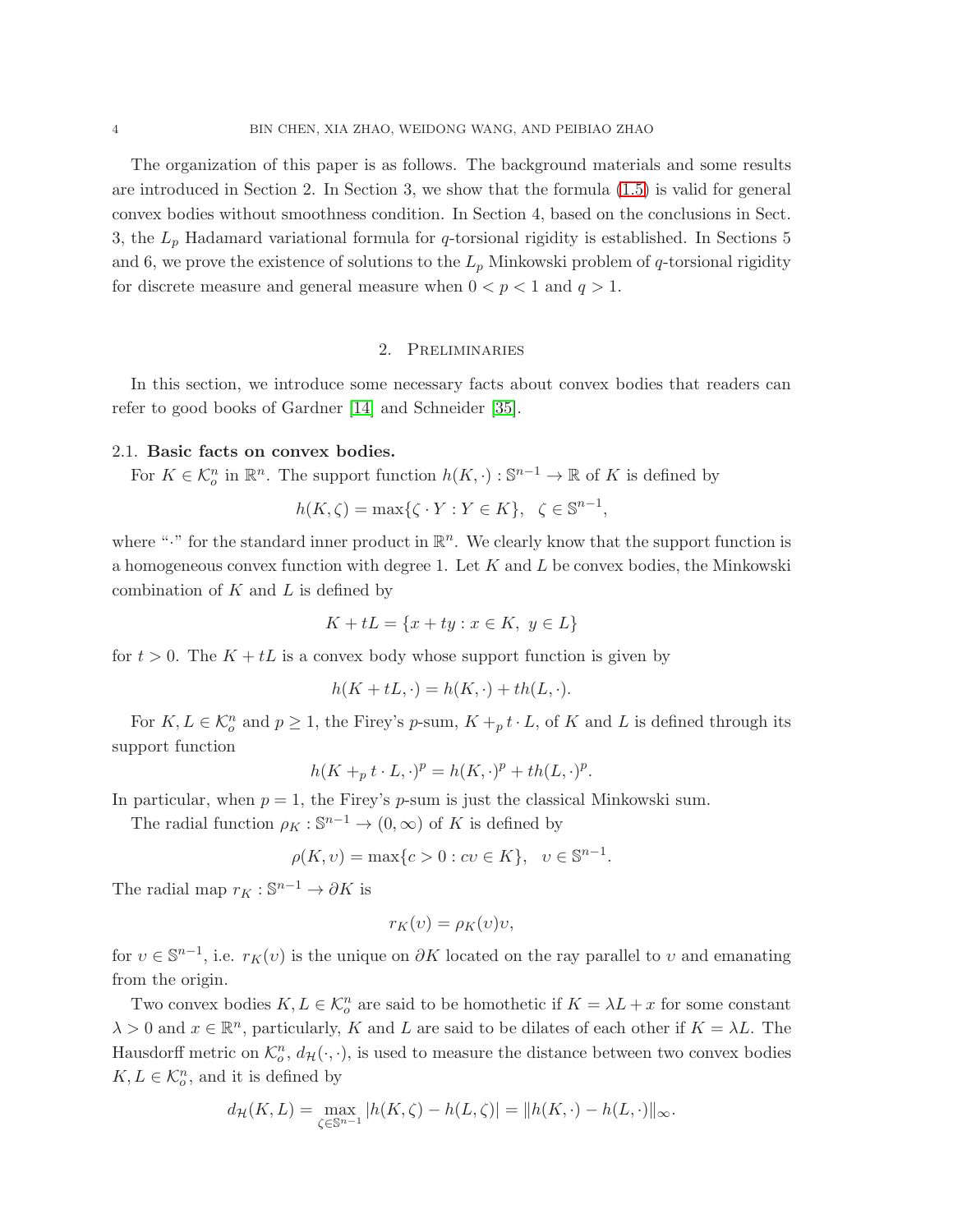Denote by  $C(\mathbb{S}^{n-1})$  the set of continuous functions defined on  $\mathbb{S}^{n-1}$ , which is equipped with the metric induced by the maximal norm. Write  $C_{+}(\mathbb{S}^{n-1})$  for the set of strictly positive functions in  $C(\mathbb{S}^{n-1})$ .

For a convex body K and  $\zeta \in \mathbb{S}^{n-1}$ , the support hyperplane  $H(K,\zeta)$  is defined by

$$
H(K,\zeta) = \{ Y \in \mathbb{R}^n : \zeta \cdot Y = h(K,\zeta) \}.
$$

The half-space  $H^-(K,\zeta)$  in the direction  $\zeta$  is defined by

$$
H^-(K,\zeta) = \{ Y \in \mathbb{R}^n : \zeta \cdot Y \le h(K,\zeta) \}.
$$

The support set  $\mathcal{F}(K,\zeta)$  in the direction  $\zeta$  is defined by

$$
\mathcal{F}(K,\zeta) = K \cap H(K,\zeta).
$$

For a compact set  $K \in \mathbb{R}^n$ , the diameter of K is defined by

$$
d(K) = \max\{|X - Y| : X, Y \in K\}.
$$

### 2.2. Aleksandrov bodies.

Given a function  $f \in C_+(\mathbb{S}^{n-1})$ , let  $K \subset \mathbb{R}^n$  be such

(2.1) 
$$
\overline{K} := \bigcap_{\xi \in \mathbb{S}^{n-1}} \{ X \in \mathbb{R}^n : X \cdot \xi \le f(\xi) \}.
$$

Since f is both positive and continuous, K must be convex body in  $\mathbb{R}^n$  that contain the origin. The K is often called the Aleksandrov body associated with  $f$ . For Aleksandrov body K associated with  $h(K, \cdot)$ , we see that

$$
h(K, \cdot) \leq f.
$$

Let

$$
\omega_h = \{ \xi \in \mathbb{S}^{n-1} : h(K, \xi) < f(\xi) \}.
$$

A basic fact established by Aleksandrov is that

$$
S(K,\omega_h)=0,
$$

where  $S(K, \cdot)$  is the surface area measure on  $\partial K$  defined by the  $(n-1)$ -Hausdorff measure. Consequently,

<span id="page-4-0"></span>(2.2) 
$$
h(K, \cdot) = f, \quad a.e. \quad with \quad respect \quad to \quad S(K, \cdot).
$$

Obviously, if f is the support function of  $K \in \mathcal{K}_o^n$ , then K itself is the Aleksandrov body associated with  $f$ .

Aleksandrov's Convergence Lemma: if the functions  $h_i \in C_+(\mathbb{S}^{n-1})$  have associated Aleksandrov bodies  $K_i \in \mathcal{K}_o^n$ , then

$$
h_i \to h \in C_+(\mathbb{S}^{n-1}) \; uniformly \;\; \Rightarrow \;\; K_i \to K \; in \; the \; Hausdorff \; metric,
$$

where  $K$  is the Aleksandrov body associated with  $h$ .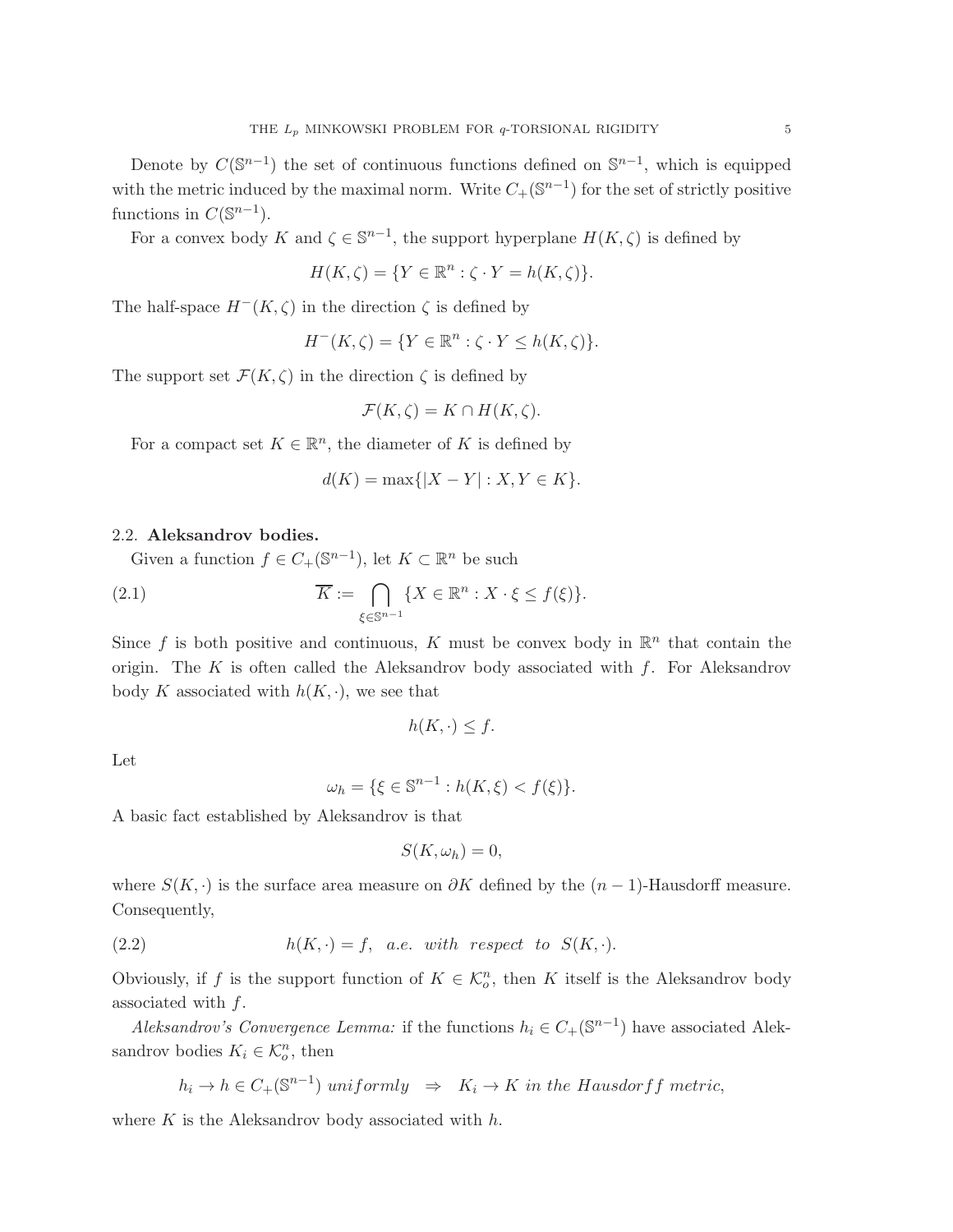### 3. Variational formula for q-torsional rigidity of general convex bodies

In this part, we prove that the formula [\(1.5\)](#page-1-1) holds for general convex bodies without smoothness condition. Before this, we first need to obtain the weak convergence of  $q$ -torsional measure.

### 3.1. Basic facts on  $q$ -torsional rigidity.

The following basic facts and geometric inequalities about  $q$ -torsional rigidity can be referred to  $[20]$  or  $[36]$ .

**Lemma 3.1.** Let K, L be two convex bodies of class  $C^2_+$  and  $q > 1$ . The q-torsional rigidity has the following properties:

(1) It is positively homogeneous of degree  $(q + n(q - 1))$ , i.e.,  $T_q(sK) = s^{q+n(q-1)}T_q(K)$ for  $s > 0$ .

- (2) It is monotonically increasing, that is,  $T_q(K) \leq T_q(L)$  with  $K \subseteq L$ .
- (3) It is translation invariant, that is,  $T_q(K+x) = T_q(K)$ ,  $x \in \mathbb{R}^n$ .

If we multiply  $\frac{1}{q+n(q-1)}$  on the integral in the right hand side of [\(1.5\)](#page-1-1), the mixed q-torsional rigidity defined as

<span id="page-5-1"></span>(3.1) 
$$
T_q(K,L) = \frac{q-1}{q+n(q-1)} T_q(K)^{\frac{q-2}{q-1}} \int_{\mathbb{S}^{n-1}} h(L,\xi) d\mu_q^{tor}(K,\xi).
$$

When  $L = K$ , it reduces to the q-torsion rigidity formula [\(1.6\)](#page-1-2), i.e.  $T_q(K, K) = T_q(K)$ .

The Brunn-Minkowski inequality for q-torsional rigidity reads: If  $K, L$  are convex bodies of class  $C_+^2$  and  $q > 1$ , then

(3.2) 
$$
T_q(K+L)^{\frac{1}{q+n(q-1)}} \geq T_q(K)^{\frac{1}{q+n(q-1)}} + T_q(L)^{\frac{1}{q+n(q-1)}},
$$

with equality if and only if  $K$  and  $L$  are homothetic. Moreover, the Brunn-Minkowski inequality yields the Minkowski inequality of q-torsional rigidity,

<span id="page-5-2"></span>(3.3) 
$$
T_q(K,L)^{q+n(q-1)} \ge T_q(K)^{q+n(q-1)-1} T_q(L),
$$

with equality if and only if  $K$  and  $L$  are homothetic.

### 3.2. Weak convergence of  $q$ -torsional measure.

For  $\Omega$  be an open convex bounded set,  $\Omega_i(i \in \mathbb{N})$  be a sequence of open convex bounded sets in  $\mathbb{R}^n$  and  $\varphi_i, \varphi \in W_0^{1,q}$ <sup>1,q</sup>( $\Omega$ ). Let  $K = \overline{\Omega}$  and  $K_i = \overline{\Omega}_i$ , and let, for  $\mathcal{H}^{n-1}$ -a.e  $\xi \in \mathbb{S}^{n-1}$ 

$$
\hbar(\xi) = |\nabla \varphi(r_K(\xi))|(\mathcal{J}(\xi))^{\frac{1}{q}}, \quad \bar{h}_i(\xi) = |\nabla \varphi_i(r_{K_i}(\xi))|(\mathcal{J}_i(\xi))^{\frac{1}{q}},
$$

where  $\mathcal{J}, \mathcal{J}_i$  are the Jacobian functions introduced in following lemma.

<span id="page-5-0"></span>**Lemma 3.2.** [\[22\]](#page-24-15) Let  $\Omega$  be an open convex bounded set that contains the origin o,  $K = \overline{\Omega}$ and  $f : \partial K \to \mathbb{R}$  be  $\mathcal{H}^{n-1}$ -integrable. Then

$$
\int_{\partial K} f(x)d\mathcal{H}^{n-1}(x) = \int_{\mathbb{S}^{n-1}} f(r_K(\xi))\mathcal{J}(\xi)d\xi,
$$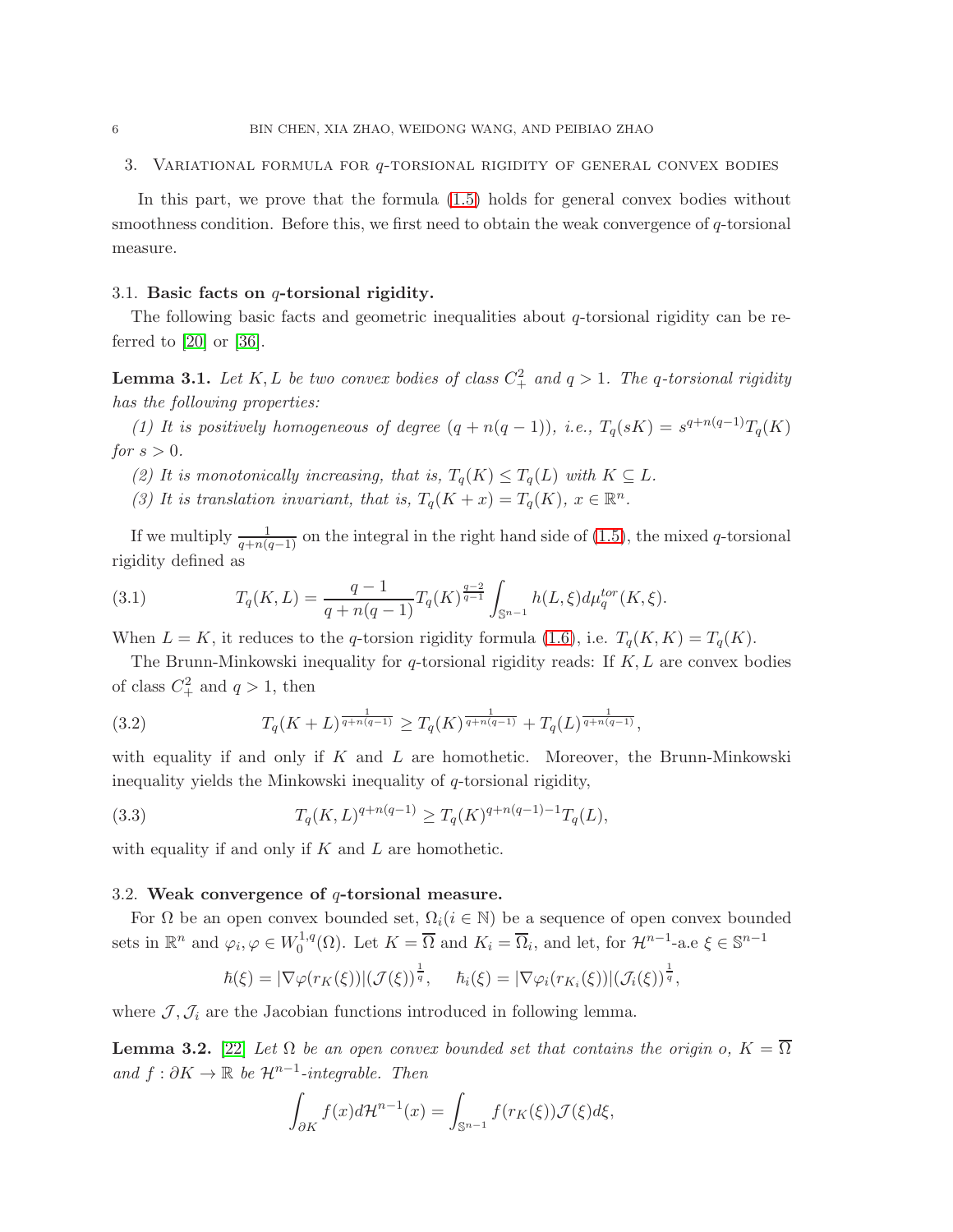where  $\mathcal J$  is defined  $\mathcal H^{n-1}$ -a.e. on  $\mathbb S^{n-1}$  by

$$
\mathcal{J}(\xi) = \frac{(\rho_K(\xi))^n}{h_K(g_K(r_K(\xi)))}.
$$

Moreover, there exist constants  $c_1, c_2 > 0$  such that  $c_1 < \mathcal{J}(\xi) < c_2$  for  $\mathcal{H}^{n-1}$ -a.e.  $\xi \in \mathbb{S}^{n-1}$ . Furthermore, assume that  $\{K_i\}_{i\in\mathbb{N}}$  is a sequence of bounded convex bodies converging to K w.r.t. to the Hausdorff metric. Define  $\mathcal{J}_i : \mathbb{S}^{n-1} \to (0, \infty)$ 

$$
\mathcal{J}_i(\xi) = \frac{(\rho_{K_i}(\xi))^n}{h_{K_i}(g_{K_i}(r_{K_i}(\xi)))}, \quad i \in \mathbb{N}.
$$

Then there exists  $i_0 \geq 1$  such that if  $i \geq i_0$ , then  $\mathcal{J}_i(\xi)$  is bounded from below and above, uniformly w.r.t.  $\xi$  and i, and  $\{\mathcal{J}_i\}$  converge to  $\mathcal{J}$ ,  $\mathcal{H}^{n-1}$ -a.e. on  $\mathbb{S}^{n-1}$ .

For functions  $\varphi_i, \varphi \in W_0^{1,q}$  $\int_0^{1,q}(\Omega)$ , we consider replacing q-equilibrium potential of  $\Omega$  in lemma 4.6 in [\[10\]](#page-23-9) with  $\varphi$ , and give the following lemma.

<span id="page-6-1"></span>**Lemma 3.3.** Suppose  $q > 1$ , then

$$
\lim_{i \to \infty} \int_{\mathbb{S}^{n-1}} |h_i^q(\xi) - \hbar^q(\xi)| d\xi = 0.
$$

The proof of this lemma is very similar to Lemma 4.6 in [\[10\]](#page-23-9) and thus will be omitted.

Using the above results, we now establish the weak convergence of  $q$ -torsional measure.

<span id="page-6-3"></span>**Theorem 3.4.** Let  $\Omega$  be an open convex bounded set,  $\Omega_i(i \in \mathbb{N})$  be a sequence of open convex bounded sets in  $\mathbb{R}^n$ . If  $q > 1$ , and  $\overline{\Omega}_i$  converges to  $\overline{\Omega}$  in the Hausdorff metric as  $i \to 0$ . Then the sequence of measures  $\mu_q^{tor}(\Omega_i, \cdot)$  weakly converges to  $\mu_q^{tor}(\Omega, \cdot)$ .

*Proof.* Let  $\rho_i$ ,  $\rho$  and  $g_i$ ,  $g$  be the radial functions and Gauss maps of  $\Omega_i$ ,  $\Omega$ , respectively. In order to prove that  $\mu_q^{tor}(\Omega_i, \cdot)$  weakly converges to  $\mu_q^{tor}(\Omega, \cdot)$ , it is sufficient to show that for any continuous function  $f$  on  $\mathbb{S}^{n-1}$  satisfies

<span id="page-6-0"></span>(3.4) 
$$
\lim_{i \to \infty} \int_{\mathbb{S}^{n-1}} f(\xi) d\mu_q^{tor}(\Omega_i, \xi) = \int_{\mathbb{S}^{n-1}} f(\xi) d\mu_q^{tor}(\Omega, \xi).
$$

From the definitions of  $\mu_q^{tor}(\Omega, \cdot)$  and  $\hbar(\xi)$ , and Lemma [3.2,](#page-5-0) then [\(3.4\)](#page-6-0) is equivalent to

<span id="page-6-2"></span>(3.5) 
$$
\lim_{i \to \infty} \int_{\mathbb{S}^{n-1}} f(g_i(\rho_i(\xi)\xi)) \hbar_i^q(\xi) d\xi = \int_{\mathbb{S}^{n-1}} f(g(\rho(\xi)\xi)) \hbar^q(\xi) d\xi.
$$

Note that

$$
\left| \int_{\mathbb{S}^{n-1}} f(g_i(\rho_i(\xi)\xi)) \hbar_i^q(\xi) d\xi - f(g(\rho(\xi)\xi)) \hbar^q(\xi) d\xi \right|
$$
  

$$
\leq \left| \int_{\mathbb{S}^{n-1}} f(g_i(\rho_i(\xi)\xi)) [\hbar_i^q(\xi) - \hbar^q(\xi)] d\xi \right|
$$
  

$$
+ \left| \int_{\mathbb{S}^{n-1}} [f(g_i(\rho_i(\xi)\xi)) - f(g(\rho(\xi)\xi))] \hbar^q(\xi)) d\xi \right|.
$$

Since f is continuous on  $\mathbb{S}^{n-1}$ , then, by Lemma [3.3](#page-6-1)

$$
\lim_{i \to \infty} \left| \int_{\mathbb{S}^{n-1}} f(g_i(\rho_i(\xi)\xi))[\hbar_i^q(\xi) - \hbar^q(\xi)]d\xi \right| = 0.
$$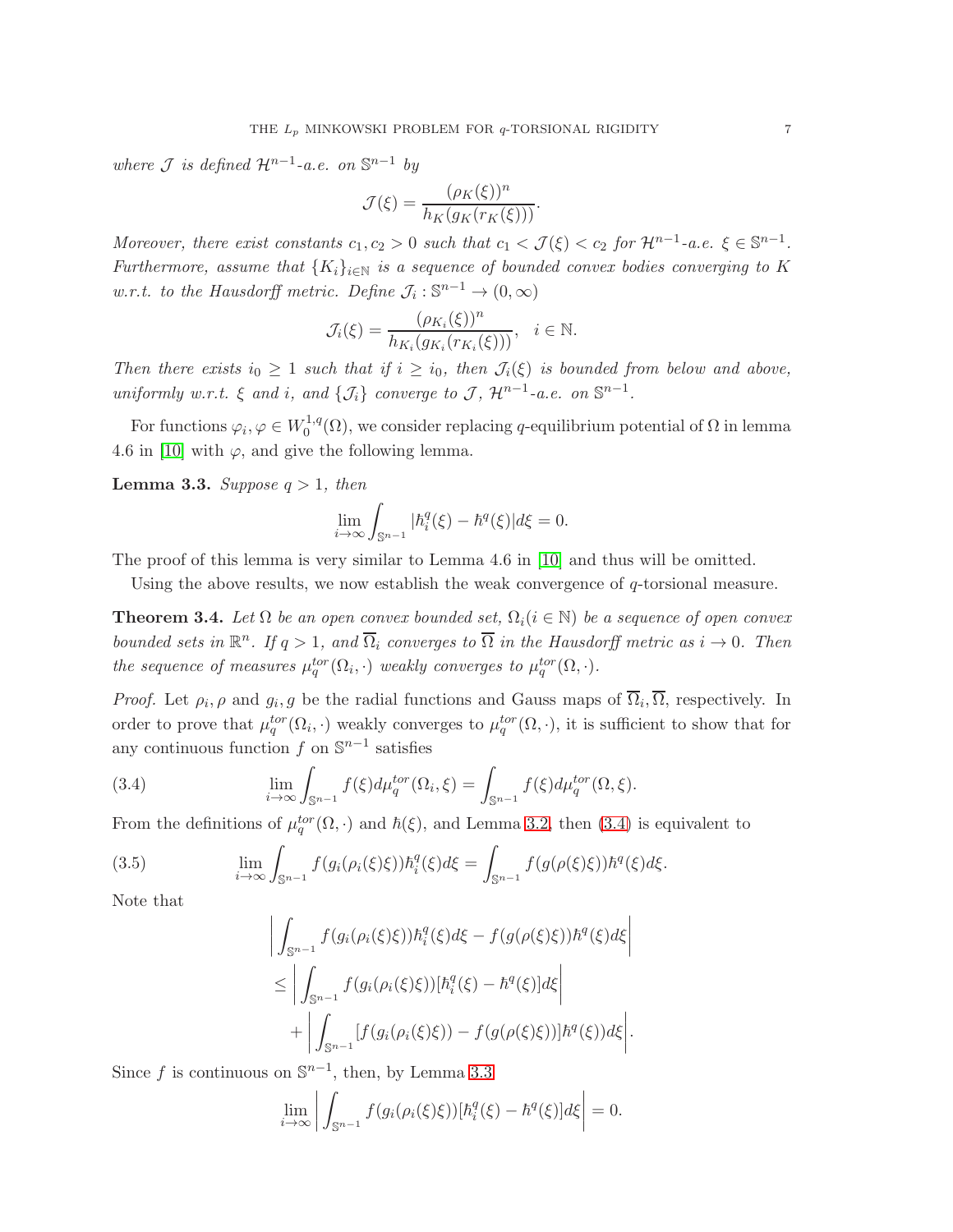Using that  $g_i$  converges to g almost everywhere on  $\mathbb{S}^{n-1}$  (see Remark 3.5 in [\[9\]](#page-23-8)), and  $\rho_i$ converges to  $\rho$  uniformly, one has  $g_i(\rho_i(\xi)\xi)$  converges to  $g(\rho(\xi)\xi)$  almost everywhere on  $\mathbb{S}^{n-1}$  as  $i \to \infty$ . Thus we have

$$
\lim_{i \to \infty} \left| \int_{\mathbb{S}^{n-1}} [f(g_i(\rho_i(\xi)\xi)) - f(g(\rho(\xi)\xi))] \hbar^q(\xi)) d\xi \right| = 0.
$$

Hence, we obtain [\(3.5\)](#page-6-2). This completes the proof.  $\Box$ 

### 3.3. Variational formula for  $q$ -torsional rigidity of general convex bodies.

For  $h \in C_+(\mathbb{S}^{n-1})$ , denote by  $T_q(h)$  the q-torsional rigidity of a Aleksandrov body associated with h. Since the Aleksandrov body associated with the support function  $h_K$  of a  $K \in \mathcal{K}_o^n$  is the K itself, we have

$$
(3.6) \t\t T_q(h_K) = T_q(K).
$$

Let  $I \subset \mathbb{R}$  be an interval containing 0 and suppose that

$$
h_t(\xi) = h(t,\xi) : I \times \mathbb{S}^{n-1} \to (0,\infty)
$$

is continuous.

For fixed  $t \in I$ , let  $K_t \subset \mathbb{R}^n$  be such that

$$
\overline{K}_t = \bigcap_{\xi \in \mathbb{S}^{n-1}} \{ x \in \mathbb{R}^n : x \cdot \xi \le h(t, \xi) \}.
$$

This is the Aleksandrov body associated with  $h_t$ . The family of convex domains  $\{K_t\}_{t\in I}$  will be called the family of Aleksandrov bodies with  $h_t$ . Obviously, from  $(2.2)$  we have, for each  $t \in I$ ,

<span id="page-7-0"></span>(3.7) 
$$
h(K_t, \cdot) \leq h_t \text{ and } h(K_t, \cdot) = h_t, \text{ a.e. with respect to } S_{K_t}.
$$

From [\(3.1\)](#page-5-1) and Theorem [3.4,](#page-6-3) if  $q > 1$ , we have for the q-torsional rigidity formula of  $K \in \mathcal{K}_o^n$ ,

<span id="page-7-1"></span>(3.8) 
$$
T_q(K)^{\frac{1}{q-1}} = \frac{q-1}{q+n(q-1)} \int_{\mathbb{S}^{n-1}} h(K,\xi) d\mu_q^{tor}(K,\xi).
$$

Using [\(3.3\)](#page-5-2) and Theorem [3.4,](#page-6-3) we obtain

<span id="page-7-2"></span>(3.9) 
$$
T_q(K,L)^{q+n(q-1)} \ge T_q(K)^{q+n(q-1)-1} T_q(L),
$$

for all convex bodies  $K, L \in \mathcal{K}_o^n$ .

The proof of following lemma regarding the variation of  $q$ -torsional rigidity is similar to that of its analogue for volume or q-capacity (see [\[35\]](#page-24-19), Lemma 6.5.3 or [\[10\]](#page-23-9), Lemma 5.1). For reader's convenience, we list the proof process.

<span id="page-7-3"></span>**Lemma 3.5.** Let  $I \subset \mathbb{R}$  be an interval containing both 0 and some positive number and let

$$
h(t,\xi): I \times \mathbb{S}^{n-1} \to (0,\infty)
$$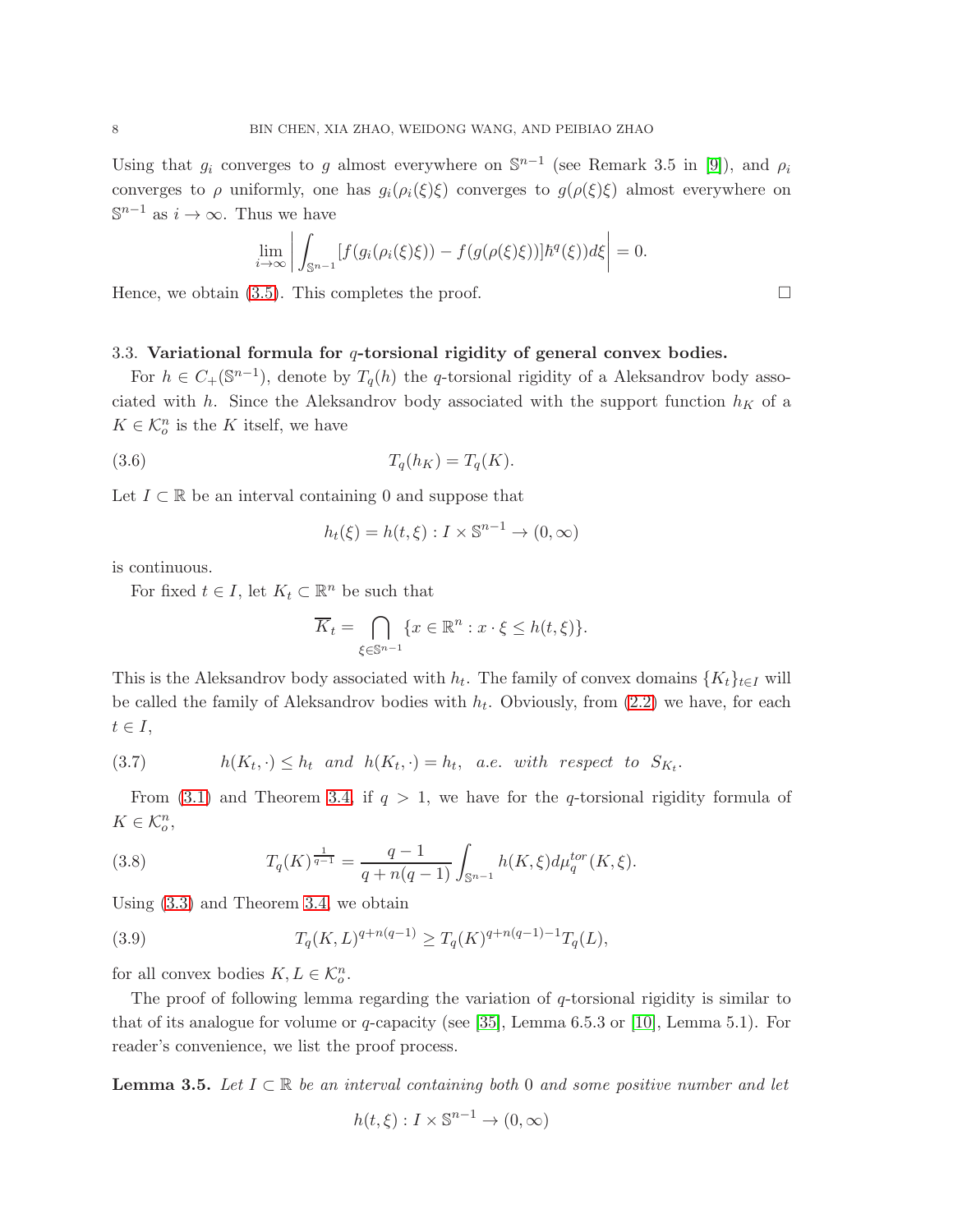be continuous and such that the convergence in

<span id="page-8-0"></span>(3.10) 
$$
h'_{+}(0,\xi) = \lim_{t \to 0^{+}} \frac{h(t,\xi) - h(0,\xi)}{t}
$$

is uniform on  $\mathbb{S}^{n-1}$ . If  $\{K_t\}_{t\in I}$  is the family of Aleksandrov bodies associated with  $h_t$ , and  $q > 1$ , then

$$
\lim_{t \to 0^+} \frac{T_q(K_t) - T_q(K_0)}{t} = (q-1)T_q(K_0)^{\frac{q-2}{q-1}} \int_{\mathbb{S}^{n-1}} h'_+(0,\xi) d\mu_q^{tor}(K_0,\xi).
$$

*Proof.* The uniform convergence of [\(3.10\)](#page-8-0) implies that  $h_t \to h_0$ , uniformly on  $\mathbb{S}^{n-1}$ . Thus, by the Aleksandrov convergence lemma,

<span id="page-8-2"></span>
$$
(3.11) \t K_t \to K_0
$$

in the Hausdorff metric. From Theorem [3.4,](#page-6-3) the q-torsional measure  $\mu_q^{tor}(K_t, \cdot)$  converges weakly to  $\mu_q^{tor}(K_0,\cdot)$ , we obtain

<span id="page-8-3"></span>(3.12) 
$$
\lim_{t \to 0^+} \int_{\mathbb{S}^{n-1}} \frac{h(t,\xi) - h(0,\xi)}{t} d\mu_q^{tor}(K_t,\xi) = \int_{\mathbb{S}^{n-1}} h'_+(0,\xi) d\mu_q^{tor}(K_0,\xi).
$$

So, [\(3.7\)](#page-7-0), [\(3.8\)](#page-7-1) and the fact that  $\mu_q^{tor}(K, \cdot)$  is absolutely continuous with respect to  $S_K$ , imply that

<span id="page-8-1"></span>(3.13) 
$$
T_q(K_t) = \frac{q-1}{q+n(q-1)} T_q(K_t)^{\frac{q-2}{q-1}} \int_{\mathbb{S}^{n-1}} h(K_t, \xi) d\mu_q^{tor}(K_t, \xi)
$$

$$
\geq \frac{q-1}{q+n(q-1)} T_q(K_t)^{\frac{q-2}{q-1}} \int_{\mathbb{S}^{n-1}} h_t(\xi) d\mu_q^{tor}(K_t, \xi)
$$

From [\(3.13\)](#page-8-1), the definition of mixed q-torsional rigidity, [\(3.7\)](#page-7-0) at  $t = 0$ , we have

$$
\lim_{t \to 0^{+}} \frac{T_q(K_t) - T_q(K_t, K_0)}{t}
$$
\n
$$
= \frac{q - 1}{q + n(q - 1)} \lim_{t \to 0^{+}} T_q(K_t)^{\frac{q - 2}{q - 1}} \int_{\mathbb{S}^{n-1}} \frac{h_t(\xi) - h(K_0, \xi)}{t} d\mu_q^{tor}(K_t, \xi)
$$
\n
$$
\geq \frac{q - 1}{q + n(q - 1)} \lim_{t \to 0^{+}} T_q(K_t)^{\frac{q - 2}{q - 1}} \int_{\mathbb{S}^{n-1}} \frac{h_t(\xi) - h_0(\xi)}{t} d\mu_q^{tor}(K_t, \xi).
$$

By [\(3.11\)](#page-8-2), we have  $\lim_{t\to 0^+} T_q(K_t) = T_q(K_0)$ . When conbined with [\(3.12\)](#page-8-3), gives

<span id="page-8-4"></span>(3.14) 
$$
\lim_{t \to 0^+} \frac{T_q(K_t) - T_q(K_t, K_0)}{t} \ge \frac{q - 1}{q + n(q - 1)} T_q(K_0)^{\frac{q - 2}{q - 1}} \int_{\mathbb{S}^{n - 1}} h'_+(0, \xi) d\mu_q^{tor}(K_0, \xi).
$$

We set

$$
l = \frac{q-1}{q+n(q-1)} T_q(K_0)^{\frac{q-2}{q-1}} \int_{\mathbb{S}^{n-1}} h'_+(0,\xi) d\mu_q^{tor}(K_0,\xi),
$$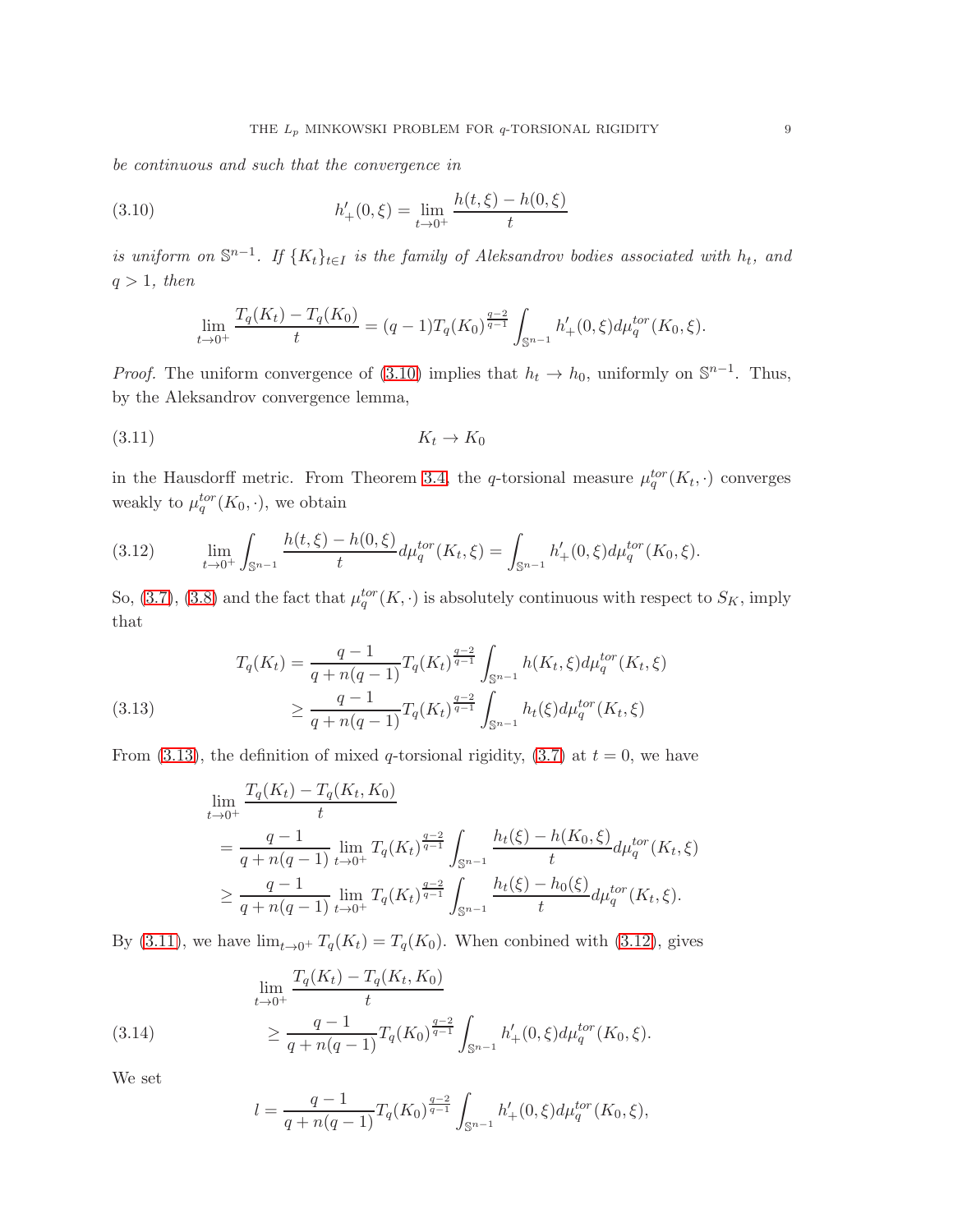So [\(3.14\)](#page-8-4) and [\(3.9\)](#page-7-2) show that

$$
l \leq \lim_{t \to 0^+} \frac{T_q(K_t) - T_q(K_t, K_0)}{t}
$$
  
 
$$
\leq \lim_{t \to 0^+} \frac{T_q(K_t) - T_q(K_t)^{1 - \frac{1}{q + n(q-1)}} T_q(K_0)^{\frac{1}{q + n(q-1)}}}{t}.
$$

However, [\(3.11\)](#page-8-2) gives  $\lim_{t\to 0^+} T_q(K_t) = T_q(K_0)$ , and hence

<span id="page-9-0"></span>
$$
(3.15) \t\t l \le T_q(K_0)^{1-\frac{1}{q+n(q-1)}} \lim_{t \to 0^+} \frac{T_q(K_t)^{\frac{1}{q+n(q-1)}} - T_q(K_0)^{\frac{1}{q+n(q-1)}}}{t}.
$$

On the other hand, by the inequality in [\(3.7\)](#page-7-0) and the uniform convergence in [\(3.10\)](#page-8-0), we have

$$
\lim_{t \to 0^{+}} \frac{T_q(K_0, K_t) - T_q(K_0)}{t}
$$
\n
$$
= \frac{q-1}{q + n(q-1)} \lim_{t \to 0^{+}} T_q(K_0)^{\frac{q-2}{q-1}} \int_{\mathbb{S}^{n-1}} \frac{h(K_t, \xi) - h_0(\xi)}{t} d\mu_q^{tor}(K_0, \xi)
$$
\n
$$
\leq \frac{q-1}{q + n(q-1)} T_q(K_0)^{\frac{q-2}{q-1}} \lim_{t \to 0^{+}} \int_{\mathbb{S}^{n-1}} \frac{h_t(\xi) - h_0(\xi)}{t} d\mu_q^{tor}(K_0, \xi)
$$
\n
$$
= \frac{q-1}{q + n(q-1)} T_q(K_0)^{\frac{q-2}{q-1}} \int_{\mathbb{S}^{n-1}} h'_+(0, \xi) d\mu_q^{tor}(K_0, \xi)
$$
\n
$$
= l.
$$

This, together with [\(3.9\)](#page-7-2), yields

$$
l \ge \lim_{t \to 0^+} \frac{T_q(K_0, K_t) - T_q(K_0)}{t}
$$
  
 
$$
\ge \lim_{t \to 0^+} \frac{T_q(K_0)^{1 - \frac{1}{q + n(q-1)}} T_q(K_t)^{\frac{1}{q + n(q-1)}} - T_q(K_0)}{t},
$$

and hence

<span id="page-9-1"></span>
$$
(3.16) \t\t l \ge T_q(K_0)^{1-\frac{1}{q+n(q-1)}} \lim_{t \to 0^+} \frac{T_q(K_t)^{\frac{1}{q+n(q-1)}} - T_q(K_0)^{\frac{1}{q+n(q-1)}}}{t}.
$$

Combining [\(3.15\)](#page-9-0) and [\(3.16\)](#page-9-1), we see that

<span id="page-9-2"></span>(3.17) 
$$
l = T_q(K_0)^{1 - \frac{1}{q + n(q-1)}} \lim_{t \to 0^+} \frac{T_q(K_t)^{\frac{1}{q + n(q-1)}} - T_q(K_0)^{\frac{1}{q + n(q-1)}}}{t}.
$$

From the Aleksandrov's convergence lemma and the continuity of q-torsional rigidity on  $\mathcal{K}_o^n$ , we know that  $T_q: C_+(\mathbb{S}^{n-1}) \to \mathbb{R}$  is continuous. Define a function  $f: I \to \mathbb{R}$  by  $f(t) = T_q(K_t)^{\frac{1}{q+n(q-1)}}$ . Identity [\(3.17\)](#page-9-2) shows that the right derivative of  $f^n$  exists at 0 and that

$$
\lim_{t \to 0^+} \frac{f(t)^{q+n(q-1)} - f(0)^{q+n(q-1)}}{t}
$$
\n
$$
= (q + n(q-1))f(0)^{q+n(q-1)-1} \lim_{t \to 0^+} \frac{f(t) - f(0)}{t}.
$$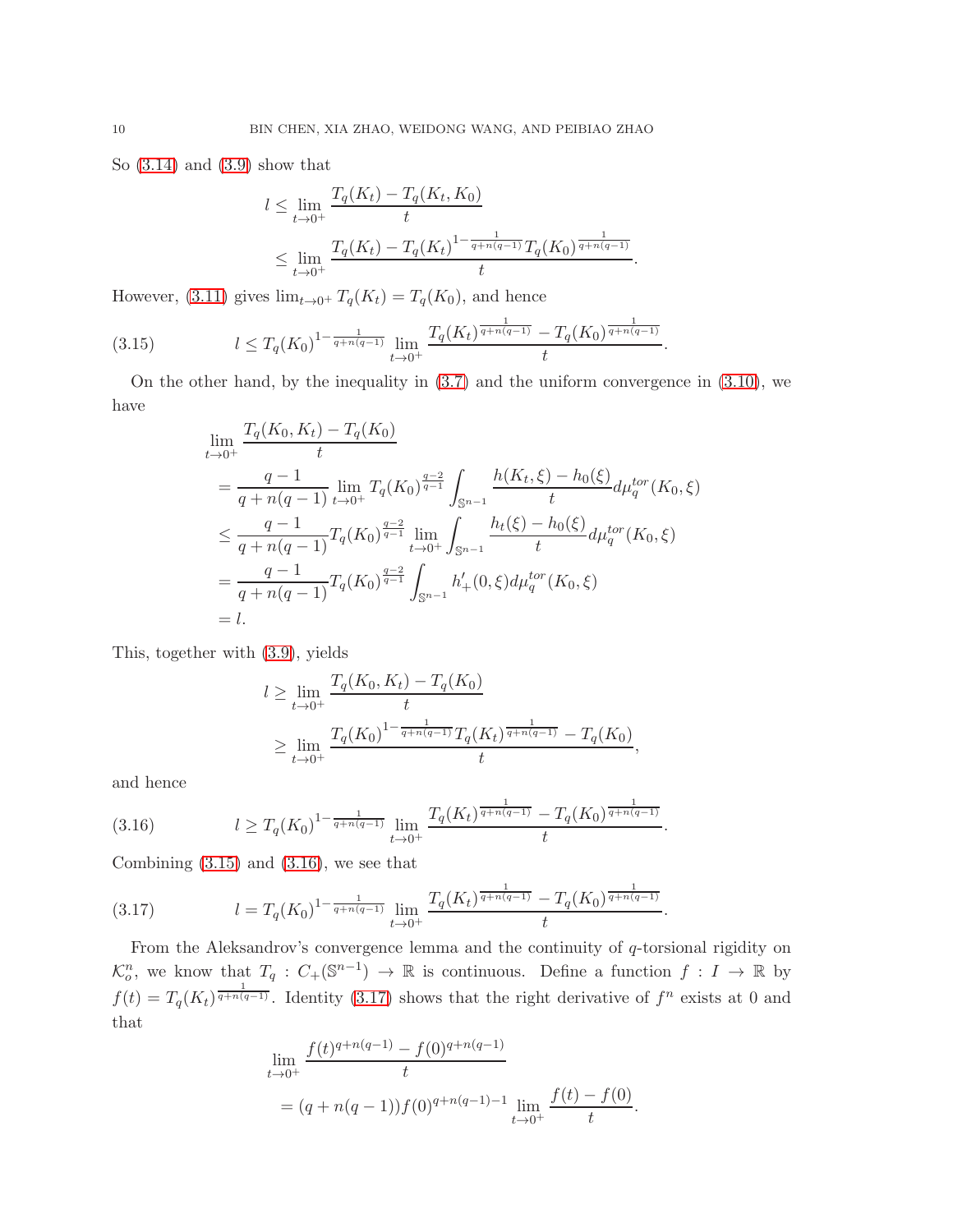Thus the definition of  $f$  and  $(3.17)$  prove that

$$
\lim_{t \to 0^+} \frac{T_q(K_t) - T_q(K_0)}{t} = (q + n(q - 1))l.
$$

The proof is completed.  $\Box$ 

<span id="page-10-2"></span>**Lemma 3.6.** Let  $I \subset \mathbb{R}$  be an interval containing 0 in its interior and let

$$
h(t,\xi): I \times \mathbb{S}^{n-1} \to (0,\infty)
$$

be continuous and such that the convergence in

$$
h'(0,\xi) = \lim_{t \to 0} \frac{h(t,\xi) - h(0,\xi)}{t}
$$

is uniform on  $\mathbb{S}^{n-1}$ . If  $\{K_t\}_{t\in I}$  is the family of Aleksandrov bodies associated with  $h_t$ , and  $q > 1$ , then

<span id="page-10-3"></span>(3.18) 
$$
\frac{d}{dt}T_q(K_t)\Big|_{t=0} = (q-1)T_q(K_0)^{\frac{q-2}{q-1}} \int_{\mathbb{S}^{n-1}} h'(0,\xi) d\mu_q^{tor}(K_0,\xi).
$$

Proof. From Lemma [3.5](#page-7-3) we only need to

<span id="page-10-1"></span>(3.19) 
$$
\lim_{t \to 0^-} \frac{T_q(K_t) - T_q(K_0)}{t} = (q-1)T_q(K_0)^{\frac{q-2}{q-1}} \int_{\mathbb{S}^{n-1}} h'(0,\xi) d\mu_q^{tor}(K_0,\xi).
$$

To that end, defined  $\widetilde{h}(t,\xi) : -I \times \mathbb{S}^{n-1} \to (0,\infty)$  by  $\widetilde{h}(t,\xi) = h(-t,\xi)$ . For the corresponding family  $\{K_{-t}\}_{t\in I}$  of Aleksandrov bodies associated with  $\tilde{h}$  we have  $\tilde{K}_{-t} = K_t$  and  $\tilde{K}_0 = K_0$ . Thus, by Lemma [3.5](#page-7-3)

$$
\lim_{t \to 0^{-}} \frac{T_q(K_t) - T_q(K_0)}{-t} = \lim_{t \to 0^{+}} \frac{T_q(\widetilde{K}_t) - T_q(\widetilde{K}_0)}{t}
$$

$$
= (q - 1)T_q(K_0)^{\frac{q-2}{q-1}} \int_{\mathbb{S}^{n-1}} \widetilde{h}'(0, \xi) d\mu_q^{tor}(K_0, \xi).
$$

Obviously,  $\widetilde{h}'(0,\xi) = -h'(0,\xi)$ , which immediately implies [\(3.19\)](#page-10-1).

# 4. THE  $L_p$  q-TORSIONAL MEASURE

In this part, we define the  $L_p$  q-torsional measure by establishing  $L_p$  variational formula for q-torsional rigidity of general convex bodies without smoothness condition.

<span id="page-10-0"></span>**Theorem 4.1.** Let  $K \in \mathcal{K}_o^n$ ,  $1 \leq p < \infty$  and  $q > 1$ . If L is a compact convex set containing the origin, then

$$
\frac{d}{dt}T_q(K+_p t \cdot L)\bigg|_{t=0} = \frac{q-1}{p}T_q(K)^{\frac{q-2}{q-1}}\int_{\mathbb{S}^{n-1}} h(L,\xi)^p h(K,\xi)^{1-p} d\mu_q^{tor}(K,\xi).
$$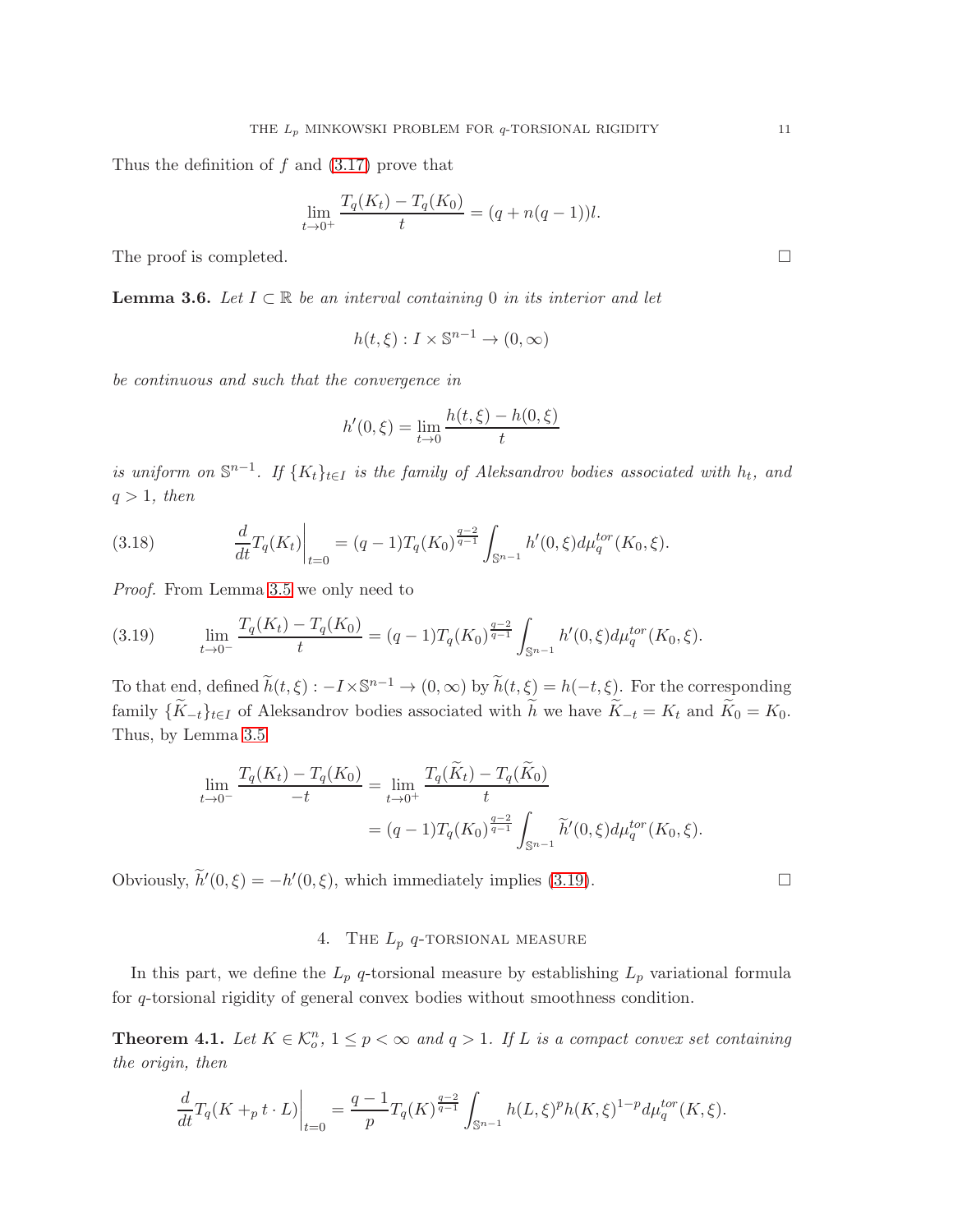*Proof.* For  $K, L \in \mathcal{K}_o^n$  and  $1 \leq p < \infty$ . By the definition of Firey's p-sum, then we have

$$
\lim_{t \to 0} \frac{h(K +_p t \cdot L, \cdot) - h(K, \cdot)}{t} = \lim_{t \to 0} \frac{(h(K, \cdot)^p + th(L, \cdot)^p)^{\frac{1}{p}} - h(K, \cdot)}{t}
$$

$$
= \frac{1}{p} (h(K, \cdot)^p + th(L, \cdot)^p)^{\frac{1}{p} - 1} \Big|_{t = 0} h(L, \cdot)^p
$$

$$
= \frac{h(L, \cdot)^p h(K, \cdot)^{1 - p}}{p}.
$$

Combining Lemma [3.6,](#page-10-2) we have

$$
\frac{d}{dt}T_q(h_K +_p t \cdot L)\Big|_{t=0} = \frac{q-1}{p}T_q(K)^{\frac{q-2}{q-1}} \int_{\mathbb{S}^{n-1}} h(L,\xi)^p h(K,\xi)^{1-p} d\mu_q^{tor}(K,\xi).
$$

This completes the proof of Theorem [4.1.](#page-10-0)

We now give the following definition for the new geometric measure produced by the variational formula in Theorem [4.1.](#page-10-0)

<span id="page-11-0"></span>**Definition 4.2.** Suppose  $p \in \mathbb{R}$  and  $q > 1$ . For  $K \in \mathcal{K}_o^n$ , the finite Borel measure  $\mu_{p,q}^{tor}(K, \cdot)$ defined, for each Borel set  $\eta \subseteq \mathbb{S}^{n-1}$ , by

$$
\mu_{p,q}^{tor}(K,\eta) = \int_{\eta} h(K,\cdot)^{1-p} d\mu_q^{tor}(K,\cdot),
$$

is called the  $L_p$  q-torsional measure.

**Definition 4.3.** Suppose  $p \in \mathbb{R}$  and  $q > 1$ . For  $K, L \in \mathcal{K}_o^n$ , if  $p \neq 0$ , define

(4.1) 
$$
T_{p,q}(K,L) = \frac{q-1}{q+n(q-1)}T_q(K)^{\frac{q-2}{q-1}} \int_{\mathbb{S}^{n-1}} h(L,\xi)^p d\mu_{p,q}^{tor}(K,\xi),
$$

and call it the  $L_p$  mixed q-torsional rigidity of  $(K, L)$ . Obviously,  $T_{1,q}(K, L) = T_q(K, L)$  and  $T_{p,q}(K,K) = T_q(K).$ 

From the Definition [4.2,](#page-11-0) together with the positive homogeneity and weak convergence of  $\mu_q^{tor}(K, \cdot)$ , we obtain the following result.

**Lemma 4.4.** For  $K, K_i \in \mathcal{K}_o^n$  and  $i \in \mathbb{N}$ .

(1) Let  $p \in \mathbb{R}$  and  $q > 1$ , then  $\mu_{p,q}^{tor}(sK, \cdot) = s^{n(q-1)+q-p} \mu_{p,q}^{tor}(K, \cdot)$  for  $s > 0$ .

(2) Let  $p \in \mathbb{R}$  and  $q > 1$ . If  $K_i \to K$  in the Hausdorff metric, then  $\mu_{p,q}^{tor}(K_i, \cdot) \to \mu_{p,q}^{tor}(K, \cdot)$ weakly, as  $i \to \infty$ .

Next, we establish the natural  $L_p$  extension of the Brunn-Minkowski and Minkowski type inequalities for q-torsional rigidity.

<span id="page-11-1"></span>**Theorem 4.5.** For  $K, L \in \mathcal{K}_o^n$ . If  $1 < p < \infty$  and  $q > 1$ , then

(4.2) 
$$
T_q(K +_p L)^{\frac{p}{n(q-1)+q}} \geq T_q(K)^{\frac{p}{n(q-1)+q}} + T_q(L)^{\frac{p}{n(q-1)+q}},
$$

with equality if and only if  $K$  and  $L$  are dilates.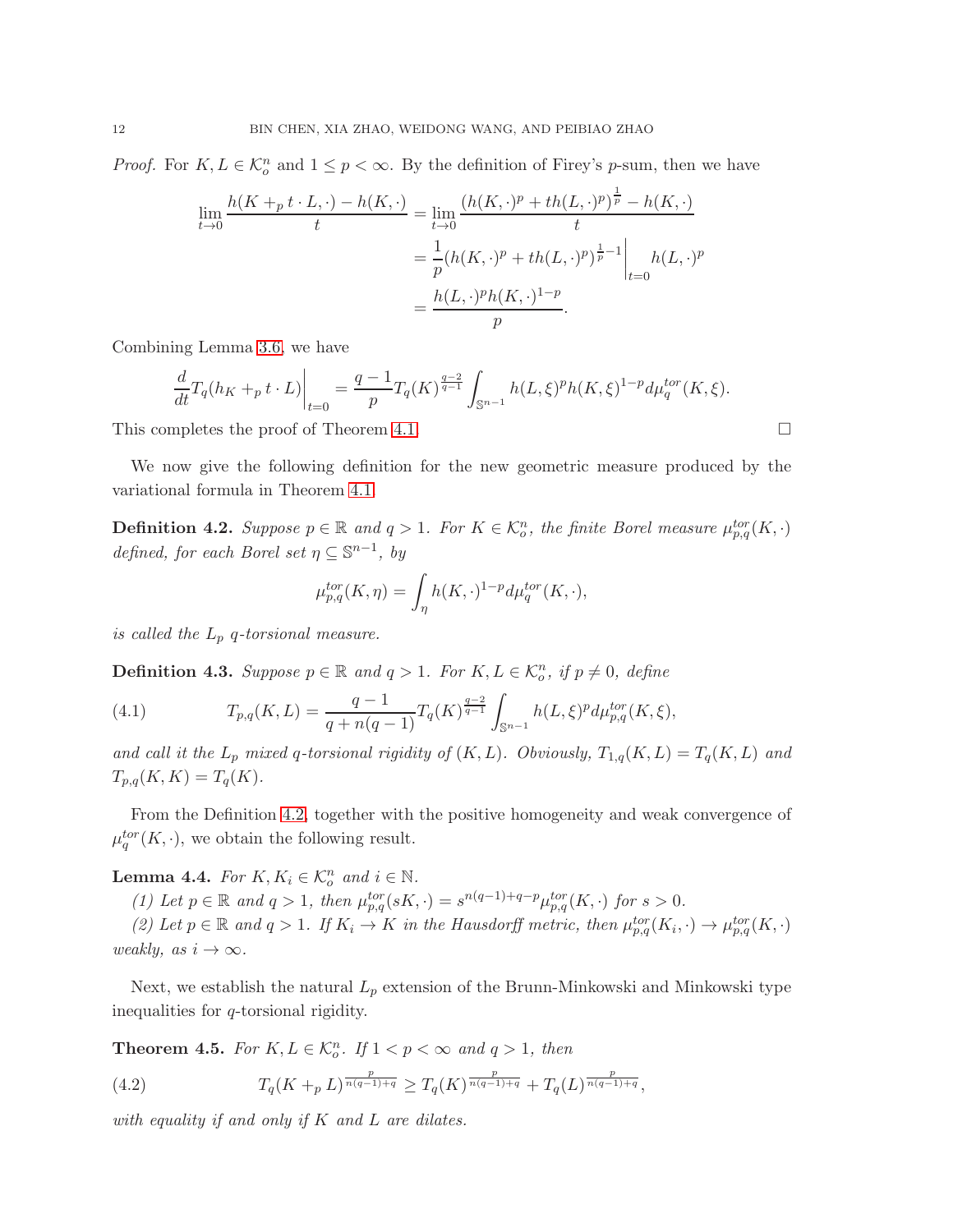<span id="page-12-0"></span>**Theorem 4.6.** For  $K, L \in \mathcal{K}_o^n$ . If  $1 < p < \infty$  and  $q > 1$ , then

(4.3) 
$$
T_{p,q}(K,L)^{n(q-1)+q} \geq T_q(K)^{n(q-1)+q-p}T_q(L)^p,
$$

with equality if and only if  $K$  and  $L$  are dilates.

For  $p > 1$ ,  $q > 1$ , and  $K, L \in \mathcal{K}_o^n$  of class  $C_+^2$ , the Theorems [4.5](#page-11-1) and [4.6](#page-12-0) were proved in [\[36\]](#page-24-18). When K, L are arbitrary convex body in  $\mathcal{K}^n_o$ , the proof of the Theorems [4.5](#page-11-1) and [4.6](#page-12-0) are very similar and thus omitted.

### 5. THE  $L_p$  MINKOWSKI PROBLEM OF  $q$ -TORSIONAL RIGIDITY FOR DISCRETE MEASURE

In this part, we prove the existence of solution to  $L_p$  Minkowski problem of q-torsional rigidity for discrete measure when  $0 < p < 1$  and  $q > 1$ . First, we study an extremal problem under translation transforms. Next, we establish the relationship between extremal problem and  $L_p$  Minkowski problem. Finally, we give the solution for discrete measure.

Let P be the set of polytopes in  $\mathbb{R}^n$ . Suppose the unit vectors  $\xi_1, ..., \xi_N$   $(N \geq n+1)$ are not concentrated on any closed hemisphere of  $\mathbb{S}^{n-1}$ . Let  $\mathcal{P}(\xi_1,...,\xi_N)$  be the set with  $P \in \mathcal{P}(\xi_1, ..., \xi_N)$  such that for fixed  $a_1, ..., a_N \geq 0$ ,

$$
P = \bigcap_{k=1}^{N} \{x \in \mathbb{R}^n : x \cdot \xi_k \le a_k\}.
$$

Obviously, for  $P \in \mathcal{P}(\xi_1, ..., \xi_N)$ , P has at most N facets, and the outer unit normals of P are a subset of  $\{\xi_1,...,\xi_N\}$ . Let  $\mathcal{P}_N(\xi_1,...,\xi_N)$  be the subset of  $\mathcal{P}(\xi_1,...,\xi_N)$  such that a polytope  $P \in \mathcal{P}_N(\xi_1, ..., \xi_N)$ , if  $P \in \mathcal{P}(\xi_1, ..., \xi_N)$  and P has exactly N facets.

Suppose  $c_1, ..., c_N$  are positive real numbers and the unit vectors  $\xi_1, ..., \xi_N$  are not concentrated on any closed hemisphere of  $\mathbb{S}^{n-1}$ . Let

$$
\mu = \sum_{k=1}^{N} c_k \delta_{\xi_k}(\cdot)
$$

be the discrete measure on  $\mathbb{S}^{n-1}$ , where  $\delta$  is the Kronecker delta. More knowledge about polytopes and discrete measures can be refer to [\[16\]](#page-24-20).

### 5.1. An extremal problem.

For  $\Omega \in \mathcal{P}(\xi_1, ..., \xi_N)$  and  $0 < p < 1$ , we define the functional  $\Phi(\Omega, \cdot) : \Omega \to \mathbb{R}$  as

<span id="page-12-1"></span>(5.1) 
$$
\Phi(\Omega, x) = \sum_{k=1}^{N} c_k (h(\Omega, \xi_k) - x \cdot \xi_k)^p.
$$

We will show that there is a unique point  $x_{\Omega} \in \text{Int}(\Omega)$  such that  $\Phi(\Omega, x)$  attains the maximum.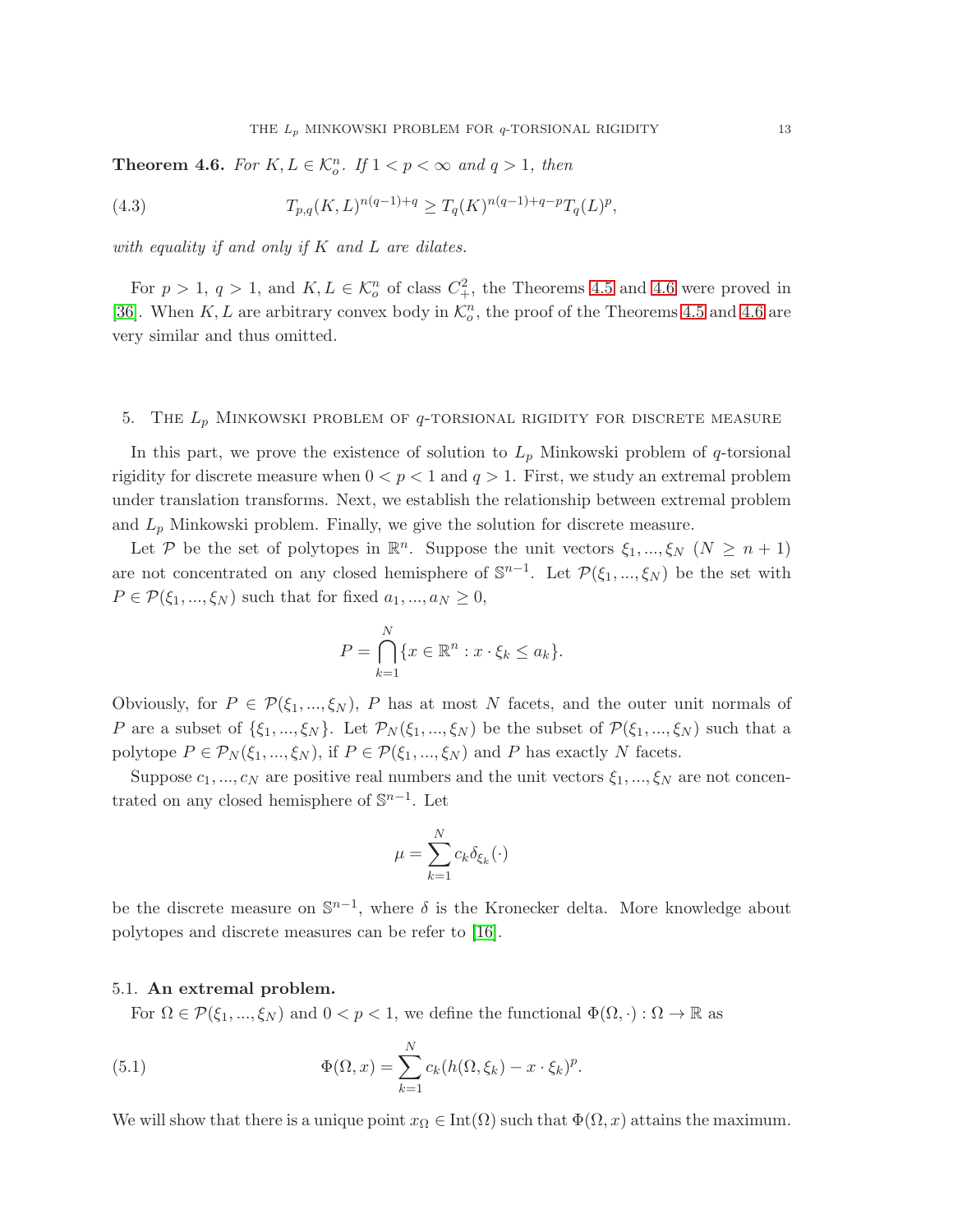**Lemma 5.1.** Suppose  $0 \leq p \leq 1$ , the unit vectors  $\xi_1, ..., \xi_N$  are not concentrated on any closed hemisphere of  $\mathbb{S}^{n-1}$  and  $\Omega \in \mathcal{P}(\xi_1,...,\xi_N)$ . Then there exists a unique point  $x_{\Omega} \in$  $Int(\Omega)$  such that

$$
\Phi(\Omega, x_{\Omega}) = \max_{x \in \Omega} \Phi(\Omega, x).
$$

*Proof.* Firstly, we prove the uniqueness of the maximal point. Assume  $x_1, x_2 \in \text{Int}(\Omega)$  and

$$
\Phi(\Omega, x_1) = \Phi(\Omega, x_2) = \max_{x \in \Omega} \Phi(\Omega, x).
$$

From [\(5.1\)](#page-12-1), and using the Jensen inequality, we get

$$
\Phi(\Omega, \frac{1}{2}(x_1 + x_2)) = \sum_{k=1}^{N} c_k (h(\Omega, \xi_k) - \frac{1}{2}(x_1 + x_2) \cdot \xi_k)^p
$$
  
\n
$$
= \sum_{k=1}^{N} c_k (\frac{1}{2}(h(\Omega, \xi_k) - x_1 \cdot \xi_k) + \frac{1}{2}(h(\Omega, \xi_k) - x_2 \cdot \xi_k))^p
$$
  
\n
$$
\geq \frac{1}{2} \sum_{k=1}^{N} c_k (h(\Omega, \xi_k) - x_1 \cdot \xi_k)^p + \frac{1}{2} \sum_{k=1}^{N} c_k (h(\Omega, \xi_k) - x_2 \cdot \xi_k)^p
$$
  
\n
$$
= \frac{1}{2} \Phi(\Omega, x_1) + \frac{1}{2} \Phi(\Omega, x_2)
$$
  
\n
$$
= \max_{x \in \Omega} \Phi(\Omega, x).
$$

Since  $\Omega$  is convex,  $\frac{1}{2}(x_1 + x_2) \in \Omega$ , then the above equality holds. The equality condition of Jensen inequality means that

$$
h(\Omega, \xi_k) - x_1 \cdot \xi_k = h(\Omega, \xi_k) - x_2 \cdot \xi_k, \quad k = 1, ..., N,
$$

that is

$$
x_1 \cdot \xi_k = x_2 \cdot \xi_k, \ \ k = 1, ..., N.
$$

Since the unit vector  $\xi_1, ..., \xi_N$  are not concentrated on any closed hemisphere, it follows that  $x_1 = x_2$ . Thus the uniqueness is proved.

Next, we prove the existence of the maximal point. Since  $\Phi(\Omega, x)$  is continuous in  $x \in \Omega$ and  $\Omega$  is compact, then  $\Phi(\Omega, x)$  attains its maximum at a point of  $\Omega$ , denoted by  $x_{\Omega}$ . Thus we only need to prove  $x_{\Omega} \in \text{Int}(\Omega)$ . We use proof by contradiction. Suppose  $x_{\Omega} \in \partial\Omega$  with

$$
h(\Omega,\xi_k) - x_{\Omega} \cdot \xi_k = 0
$$

for  $k = \{i_1, ..., i_m\}$ , and

$$
h(\Omega, \xi_k) - x_{\Omega} \cdot \xi_k > 0
$$

for  $k = \{1, ..., N\} \setminus \{i_1, ..., i_m\}$ , where  $1 \le i_1 < \cdots < i_m \le N$  and  $1 \le m \le N - 1$ . Fix  $y_0 \in$ Int( $\Omega$ ), let  $\xi_0 = \frac{y_0 - x_{\Omega}}{|y_0 - x_{\Omega}|}$  $\frac{y_0 - x_0}{|y_0 - x_0|}$ . Then for sufficiently small  $\varepsilon > 0$ , it follows that  $x_0 + \varepsilon \xi_0 \in \text{Int}(\Omega)$ . In the following, we aim to show that  $\Phi(\Omega, x_{\Omega} + \varepsilon \xi_0) - \Phi(\Omega, x_{\Omega}) > 0$ , which will contradict the maximality of  $\Phi$  at  $x_{\Omega}$ . Consequently,  $x_{\Omega} \in \text{Int}(\Omega)$ .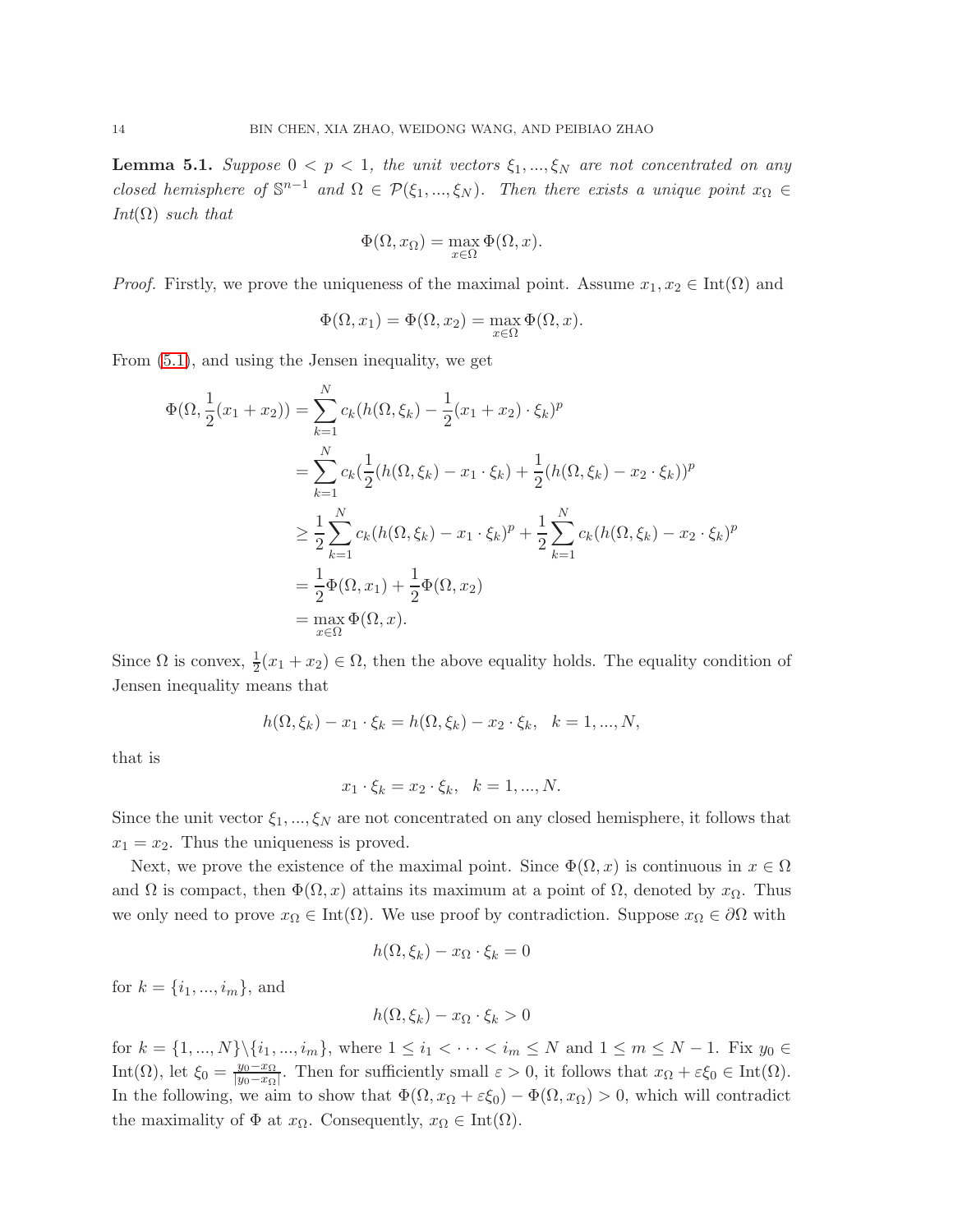Let

<span id="page-14-0"></span>(5.2) 
$$
[h(\Omega, \xi_k) - (x_{\Omega} + \varepsilon \xi_0) \cdot \xi_k] - [h(\Omega, \xi_k) - x_{\Omega} \cdot \xi_k] = -(\xi_0 \cdot \xi_k)\varepsilon = \alpha_k \varepsilon,
$$

where  $\alpha_k = -(\xi_0 \cdot \xi_k)$ . Since  $h(\Omega, \xi_k) - x_{\Omega} \cdot \xi_k = 0$  for  $k \in \{i_1, ..., i_m\}$  and  $y_0$  is an interior point of  $\Omega$ ,  $\alpha_k > 0$  for  $k \in \{i_1, ..., i_m\}$ . Let

<span id="page-14-1"></span>(5.3) 
$$
\alpha_0 = \min\{h(\Omega, \xi_k) - x_{\Omega} \cdot \xi_k : k = \{1, ..., N\} \setminus \{i_1, ..., i_m\}\} > 0,
$$

and choose  $\varepsilon > 0$  small enough such that  $x_{\Omega} + \varepsilon \xi_0 \in \text{Int}(\Omega)$  and

<span id="page-14-2"></span>(5.4) 
$$
\min\{h(\Omega,\xi_k) - (x_{\Omega} + \varepsilon \xi_0) \cdot \xi_k : k = \{1,...,N\} \setminus \{i_1,...,i_m\}\} > \frac{\alpha_0}{2}.
$$

Obviously, for  $0 < p < 1$  and  $y_0, y_0 + \Delta y \in (\frac{\alpha_0}{2}, +\infty)$ ,

$$
|(y_0 + \triangle y)^p - y_0^p| < p\left(\frac{\alpha_0}{2}\right)^{p-1} |\triangle y|.
$$

From this, the fact that  $h(\Omega, \xi_k) = x_{\Omega} \cdot \xi_k$ ,  $\alpha_k > 0$  for  $k \in \{i_1, ..., i_m\}$ , [\(5.2\)](#page-14-0), [\(5.3\)](#page-14-1) and [\(5.4\)](#page-14-2), it follows that

$$
\Phi(\Omega, x_{\Omega} + \varepsilon \xi_{0}) - \Phi(\Omega, x_{\Omega})
$$
\n
$$
= \sum_{k=1}^{N} c_{k} [(h(\Omega, \xi_{k}) - (x_{\Omega} + \varepsilon \xi_{0}) \cdot \xi_{k})^{p} - (h(\Omega, \xi_{k}) - x_{\Omega} \cdot \xi_{k})^{p}]
$$
\n
$$
\geq \sum_{k \in \{i_{1}, \dots, i_{m}\}} c_{k} (\alpha_{k} \varepsilon)^{p} - \sum_{k \in \{1, \dots, N\} \setminus \{i_{1}, \dots, i_{m}\}} c_{k} |(h(\Omega, \xi_{k}) - x_{\Omega} \cdot \xi_{k} + \alpha_{k} \varepsilon)^{p}
$$
\n
$$
- (h(\Omega, \xi_{k}) - x_{\Omega} \cdot \xi_{k})^{p} \Big|
$$
\n
$$
\geq \left( \sum_{k \in \{i_{1}, \dots, i_{m}\}} c_{k} \alpha_{k}^{p} \right) \varepsilon^{p} - \sum_{k \in \{1, \dots, N\} \setminus \{i_{1}, \dots, i_{m}\}} c_{k} p \left( \frac{\alpha_{0}}{2} \right)^{p-1} |\alpha_{k} \varepsilon|
$$
\n
$$
= \left( \sum_{k \in \{i_{1}, \dots, i_{m}\}} c_{k} \alpha_{k}^{p} - \sum_{k \in \{1, \dots, N\} \setminus \{i_{1}, \dots, i_{m}\}} c_{k} p \left( \frac{\alpha_{0}}{2} \right)^{p-1} |\alpha_{k} | \varepsilon^{1-p} \right) \varepsilon^{p}.
$$

Thus, there exists a small enough  $\varepsilon_0 > 0$  such that  $x_{\Omega} + \varepsilon_0 \xi_0 \in \text{Int}(\Omega)$  and

$$
\Phi(\Omega, x_{\Omega} + \varepsilon_0 \xi_0) - \Phi(\Omega, x_{\Omega}) > 0.
$$

This contradicts the definition of  $x_{\Omega}$ . Therefore  $x_{\Omega} \in \text{Int}(\Omega)$ .

<span id="page-14-3"></span>**Lemma 5.2.** Let  $x_0, x_{\Omega_i}$  be the maximal point of the functional  $\Phi$  on  $\Omega, \Omega_i \in \mathcal{P}(\xi_1, ..., \xi_N)$ . Suppose  $\Omega_i \to \Omega$  as  $i \to \infty$ , then  $x_{\Omega_i} \to x_{\Omega}$  and  $\Phi(\Omega_i, x_{\Omega_i}) \to \Phi(\Omega, x_{\Omega})$  as  $i \to \infty$ .

*Proof.* Since  $\Omega_i \to \Omega$  as  $i \to \infty$ , we have

$$
x_{\Omega_i} \in \Omega_i \subseteq \Omega + B.
$$

This implies  $\{x_{\Omega_i}\}_i$  is a bounded sequence. Let  $\{x_{\Omega_{i_j}}\}_j$  be a convergent subsequence of  $\{x_{\Omega_i}\}_i.$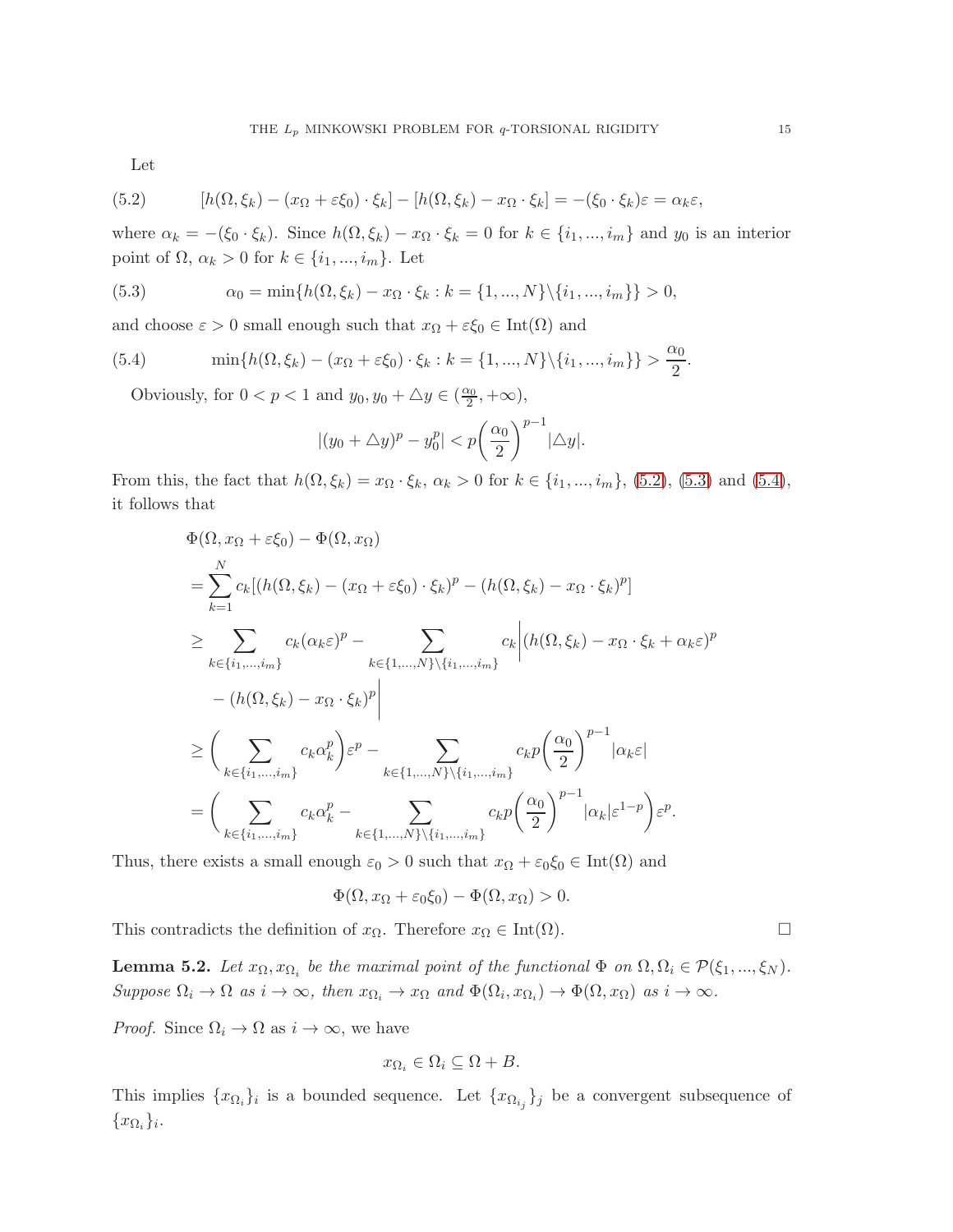Assume  $\{x_{\Omega_{i_j}}\}_j \to x'$  and  $x' \neq x_\Omega$ . By the Theorem 1.8.8 in [\[35\]](#page-24-19), it follows that  $x' \in \Omega$ . Hence

$$
\Phi(\Omega, x') < \Phi(\Omega, x_{\Omega}).
$$

From the continuity of  $\Phi(\Omega, x)$  in  $\Omega$  and x, we have

$$
\lim_{j \to \infty} \Phi(\Omega_{i_j}, x_{\Omega_{i_j}}) = \Phi(\Omega, x').
$$

Meanwhile, by the Theorem 1.8.8 in [\[35\]](#page-24-19), for  $x_0 \in \Omega$ , there exists a  $y_{i_j} \in \Omega_{i_j}$  such that  $y_{i_j} \to x_{\Omega}$ . Then we have

$$
\lim_{j \to \infty} \Phi(\Omega_{i_j}, y_{i_j}) = \Phi(\Omega, x_{\Omega}).
$$

Hence

<span id="page-15-0"></span>(5.5) 
$$
\lim_{j \to \infty} \Phi(\Omega_{i_j}, x_{\Omega_{i_j}}) < \lim_{j \to \infty} \Phi(\Omega_{i_j}, y_{i_j}).
$$

However, for any  $\Omega_{i_j}$ ,

$$
\Phi(\Omega_{i_j},x_{\Omega_{i_j}})\geq \Phi(\Omega_{i_j},y_{i_j}),
$$

then we have

$$
\lim_{j\to\infty}\Phi(\Omega_{i_j},x_{\Omega_{i_j}})\geq \lim_{j\to\infty}\Phi(\Omega_{i_j},y_{i_j}),
$$

which contradicts [\(5.5\)](#page-15-0). Thus,  $x_{\Omega_{i_j}} \to x_{\Omega}$ , and  $x_{\Omega_i} \to x_{\Omega}$ . From the continuity of  $\Phi$ , then

 $\Phi(\Omega_i, x_{\Omega_i}) \to \Phi(\Omega, x_{\Omega}).$ 

This completes the proof.  $\square$ 

<span id="page-15-1"></span>Lemma 5.3. Suppose  $\Omega \in \mathcal{P}(\xi_1, ..., \xi_N)$ , then (1)  $\Phi(\Omega + y, x_{\Omega+y}) = \Phi(\Omega, x_{\Omega}), \text{ for } y \in \mathbb{R}^n.$ (2)  $\Phi(\lambda \Omega, x_{\lambda \Omega}) = \lambda^p \Phi(\Omega, x_{\Omega}),$  for  $\lambda > 0$ .

*Proof.* From  $(5.1)$ , we have

$$
\Phi(\Omega + y, x_{\Omega+y}) = \max_{z \in \Omega + y} \Phi(\Omega + y, z)
$$
  
\n
$$
= \max_{z-y \in \Omega} \sum_{k=1}^{N} c_k (h(\Omega + y, \xi_k) - z \cdot \xi_k)^p
$$
  
\n
$$
= \max_{z-y \in \Omega} \sum_{k=1}^{N} c_k (h(\Omega, \xi_k) - (z - y) \cdot \xi_k)^p
$$
  
\n
$$
= \max_{x \in \Omega} \sum_{k=1}^{N} c_k (h(\Omega, \xi_k) - x \cdot \xi_k)^p
$$
  
\n
$$
= \Phi(\Omega, x_{\Omega}).
$$

In the same way, we can get a proof of  $(2)$ .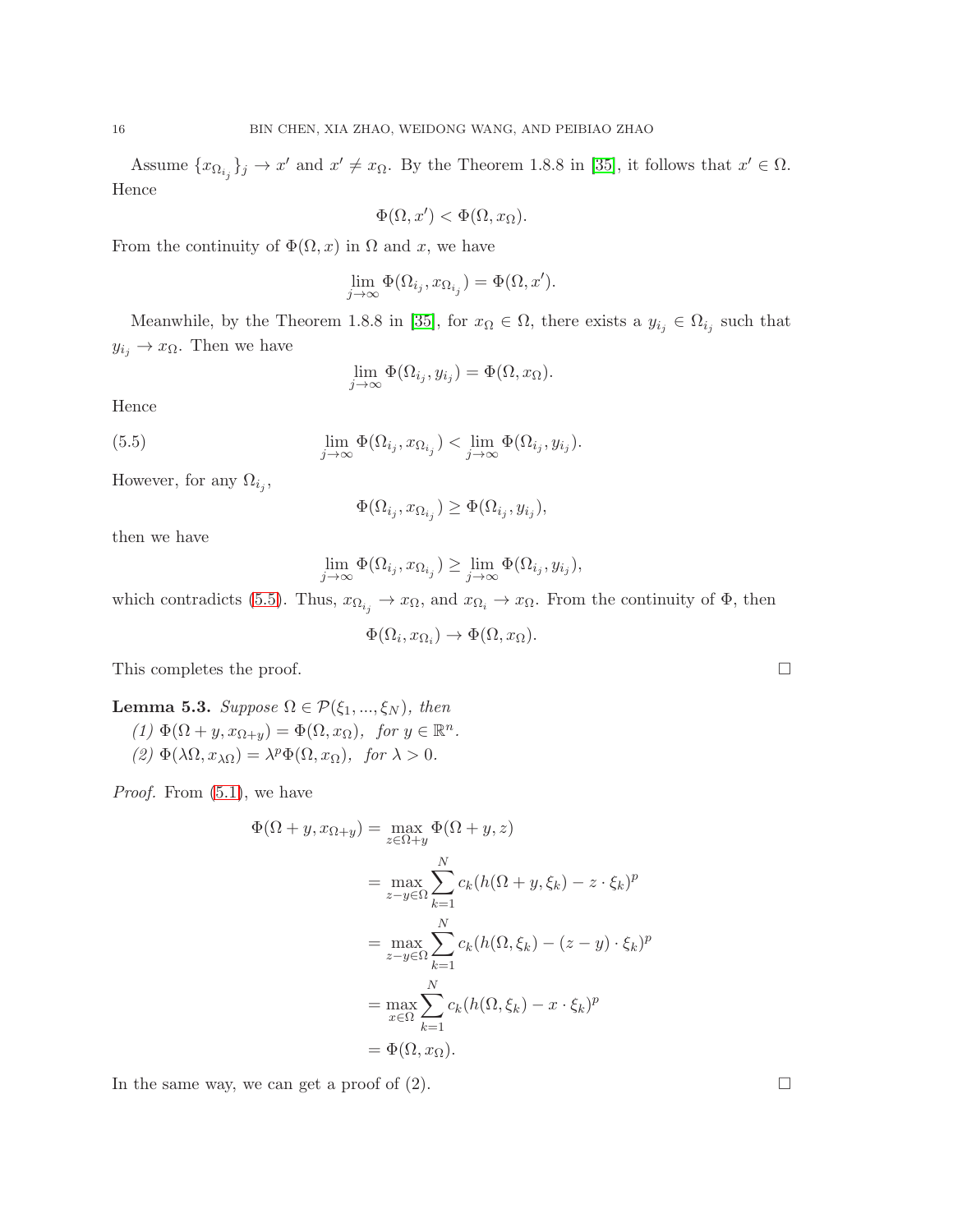## 5.2. An extremal problem and the  $L_p$  Minkowski problem.

Suppose  $0 < p < 1$  and  $q > 1$ , in the following, we study the extremal problem

<span id="page-16-0"></span>(5.6) 
$$
\inf \{ \max_{x \in \Omega} \Phi(\Omega, x) : \Omega \in \mathcal{P}(\xi_1, ..., \xi_N), T_q(\Omega) = 1 \},
$$

and show that its solution is exactly the solution of the  $L_p$  Minkowski problem for q-torsional rigidity we are concerned with.

<span id="page-16-4"></span>**Lemma 5.4.** Suppose  $P \in \mathcal{P}(\xi_1, ..., \xi_N)$  with normal vector  $\xi_1, ..., \xi_N$ . If P is the solution to problem [\(5.6\)](#page-16-0), and  $x_P = o$ , then

$$
\lambda h(P,\cdot)^{1-p} d\mu_q^{tor}(P,\cdot) = d\mu,
$$

where  $\lambda = \frac{q-1}{q+n(q-1)}$  $\frac{q-1}{q+n(q-1)}\sum_{k=1}^{N}c_{k}h(P,\xi_{k})^{p}.$ 

*Proof.* For  $\delta_1, ..., \delta_N > 0$  and sufficiently small  $|t| > 0$ . Let

$$
P_t = \{x : x \cdot \xi_k \le h(P, \xi_k) + t\delta_k, \ k = 1, ..., N\}
$$

and

$$
\gamma(t)P_t = T_q(P_t)^{-\frac{1}{q+n(q-1)}}P_t.
$$

Then  $T_q(\gamma(t)P_t) = 1$ ,  $\gamma(t)P_t \in \mathcal{P}_N(\xi_1, ..., \xi_N)$  and  $\gamma(t)P_t \to P$  as  $t \to 0$ . We denote by  $x(t) = x_{\gamma(t)P_t}$ . Let

(5.7) 
$$
\Phi(\gamma(t)P_t, x(t)) = \max_{x \in \gamma(t)P_t} \sum_{k=1}^{N} c_k(\gamma(t)h(P_t, \xi_k) - x \cdot \xi_k)^p
$$

$$
= \sum_{k=1}^{N} c_k(\gamma(t)h(P_t, \xi_k) - x(t) \cdot \xi_k)^p.
$$

<span id="page-16-1"></span>Since  $x(t)$  is an interior point of  $\gamma(t)P_t$ , by [\(5.7\)](#page-16-1), we have

$$
\sum_{k=1}^{N} c_k \frac{\xi_{k,i}}{[\gamma(t)h(P_t, \xi_k) - x(t) \cdot \xi_k]^{1-p}} = 0, \ i = 1, ..., n,
$$

where  $\xi_k = (\xi_{k,1}, ..., \xi_{k,n})^\top$ . Let  $t = 0$ , then  $P_0 = P$ ,  $\gamma(0) = 1$ ,  $x(0) = o$  and

<span id="page-16-2"></span>(5.8) 
$$
\sum_{k=1}^{N} c_k \frac{\xi_{k,i}}{h(P,\xi_k)^{1-p}} = 0, \ i = 1,...,n.
$$

Therefore

<span id="page-16-3"></span>(5.9) 
$$
\sum_{k=1}^{N} c_k \frac{\xi_k}{h(P,\xi_k)^{1-p}} = 0.
$$

Now we need to show  $x'(t)$  $\bigg|_{t=0}$ exists. Let

$$
y_i(t, x_1, ..., x_n) = \sum_{k=1}^{N} c_k \frac{\xi_{k,i}}{[\gamma(t)h(P_t, \xi_k) - (x_1\xi_{k,1} + \dots + x_n\xi_{k,n})]^{1-p}}
$$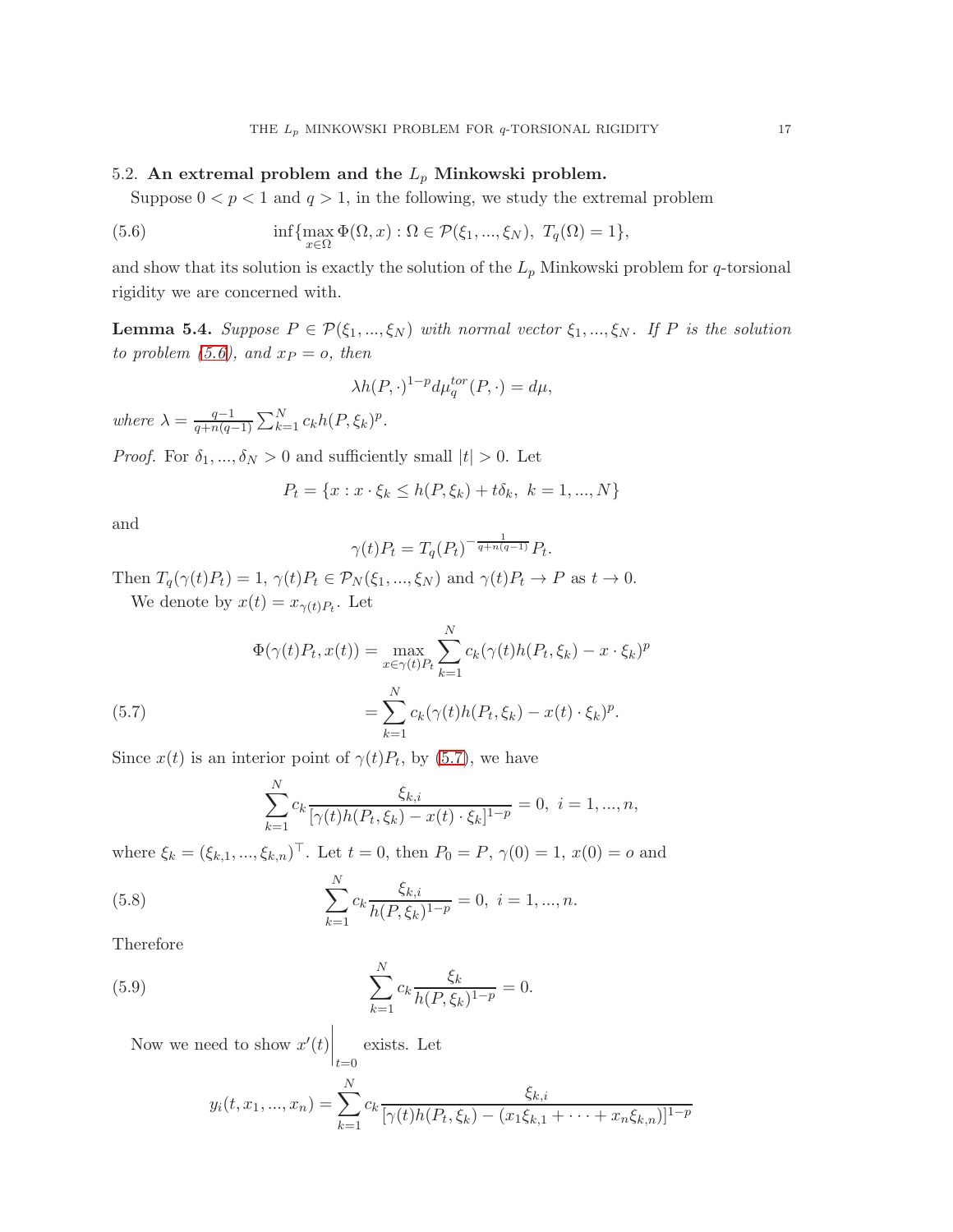for  $i = 1, \ldots, n$ . Then

$$
\frac{\partial y_i}{\partial x_j}\bigg|_{0,\ldots,0} = \sum_{k=1}^N \frac{(1-p)c_k}{h(P,\xi_k)^{2-p}}\xi_{k,i}\xi_{k,j}.
$$

Thus

$$
\left(\frac{\partial y}{\partial x}\bigg|_{0,\ldots,0}\right)_{n\times n} = \sum_{k=1}^N \frac{(1-p)c_k}{h(P,\xi_k)^{2-p}} \xi_k \xi_k^\top.
$$

For  $x \in \mathbb{R}^n$  with  $x \neq 0$ . Since  $\xi_1, ..., \xi_N$  are not concentrated on any closed hemisphere, then there exists  $a \xi_{i_0} \in \{\xi_1, ..., \xi_N\}$  such that  $\xi_{i_0} \cdot x \neq 0$ . Thus

$$
x^{\top} \bigg( \sum_{k=1}^{N} \frac{(1-p)c_k}{h(P,\xi_k)^{2-p}} \xi_k \xi_k^{\top} \bigg) x
$$
  
= 
$$
\sum_{k=1}^{N} \frac{(1-p)c_k}{h(P,\xi_k)^{2-p}} (x \cdot \xi_k)^2
$$
  

$$
\geq \frac{(1-p)c_{i_0}}{h(P,\xi_{i_0})^{2-p}} (x \cdot \xi_{i_0})^2
$$
  
> 0,

which implies that  $\left(\frac{\partial y}{\partial x}\right)$ ∂x  $\Big|_{0,\ldots,0}$  $\overline{ }$ n×n is positively define. This, combining [\(5.8\)](#page-16-2) and the inverse function theorem, it follows that  $x'(0) = (x'_1(0), ..., x'_n(0))$  exists.

Next, we can finish the proof. Since the functional  $\Phi$  attains its minimum at the polytope  $P$ , From  $(3.18)$  and  $(5.9)$ , we have

$$
0 = \frac{1}{p} \frac{d\Phi(\gamma(t)P_t, x(t))}{dt} \Big|_{t=0}
$$
  
\n
$$
= \sum_{j=1}^{N} c_j h(P, \xi_j)^{p-1} \Bigg[ h(P, \xi_j) \Big( - \frac{1}{q + n(q - 1)} \Big) \frac{dT_q(P_t)}{dt} \Big|_{t=0} + \delta_j - x'(0) \cdot \xi_j \Bigg]
$$
  
\n
$$
= \sum_{j=1}^{N} c_j h(P, \xi_j)^{p-1} \Bigg[ h(P, \xi_j) \Big( - \frac{q - 1}{q + n(q - 1)} \Big) \Big( \sum_{k=1}^{N} \delta_k \mu_q^{tor}(P, \{\xi_k\}) \Big) + \delta_j \Bigg]
$$
  
\n
$$
- x'(0) \Big( \sum_{j=1}^{N} c_j h(P, \xi_j)^{p-1} \xi_j \Big)
$$
  
\n
$$
= \sum_{j=1}^{N} c_j h(P, \xi_j)^{p-1} \Bigg[ h(P, \xi_j) \Big( - \frac{q - 1}{q + n(q - 1)} \Big) \Big( \sum_{k=1}^{N} \delta_k \mu_q^{tor}(P, \{\xi_k\}) \Big) + \delta_j \Bigg]
$$
  
\n
$$
= \sum_{j=1}^{N} \delta_j \Bigg[ c_j h(P, \xi_j)^{p-1} - \Big( \frac{q - 1}{q + n(q - 1)} \Big) \Big( \sum_{k=1}^{N} c_k h(P, \xi_k)^p \Big) \mu_q^{tor}(P, \{\xi_k\}) \Bigg].
$$

For arbitrary positive real numbers  $\delta_1, ..., \delta_N$ , we have

$$
\frac{q-1}{q+n(q-1)}\bigg(\sum_{k=1}^N c_k h(P,\xi_k)^p\bigg)\mu_q^{tor}(P,\{\xi_k\}) = c_j h(P,\xi_j)^{p-1}
$$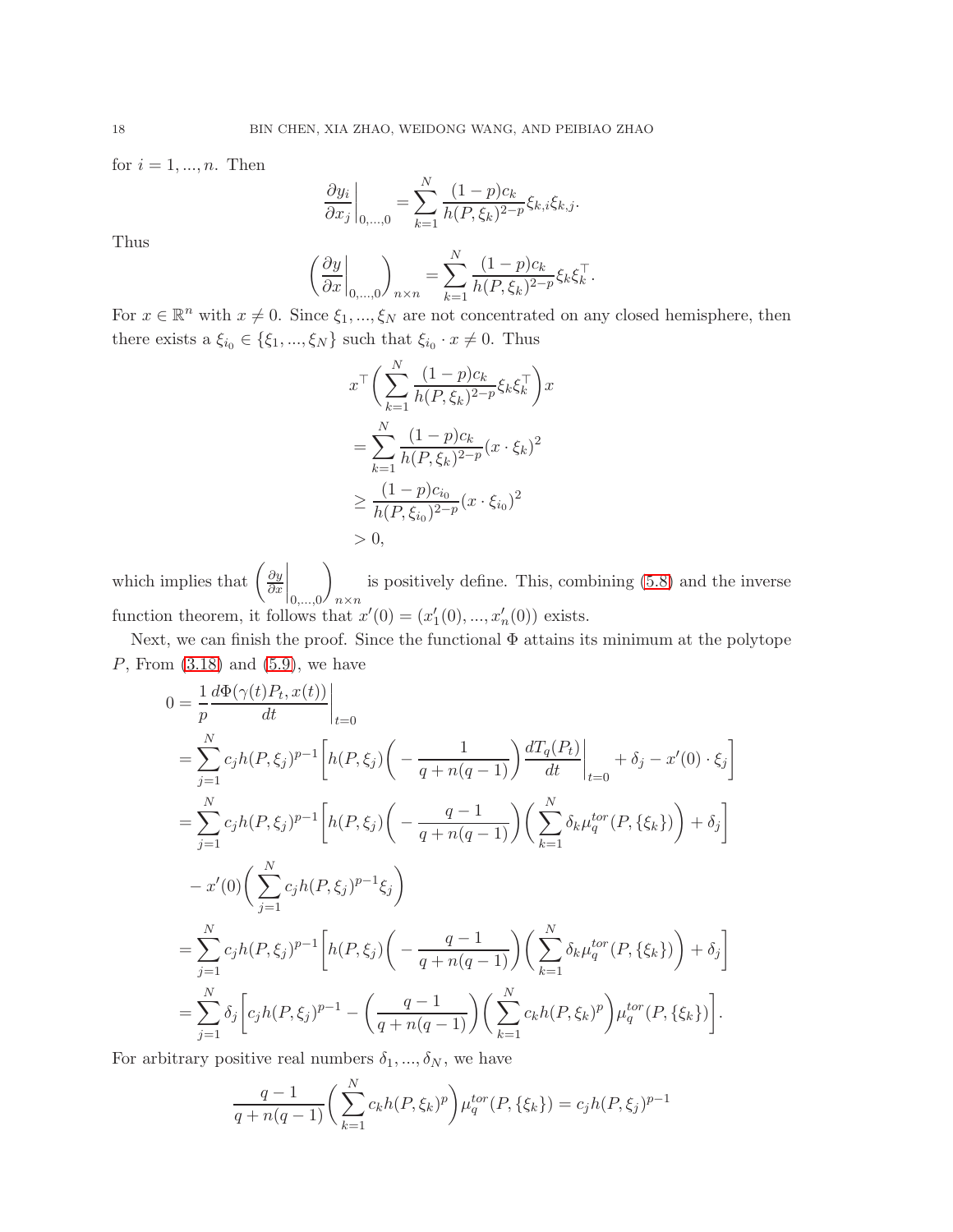for  $j = 1, ..., N$ . Since P is containing the origin o in its interior, then  $h(P, \xi_j) > 0$ , and thus

$$
\frac{q-1}{q+n(q-1)}\bigg(\sum_{k=1}^N c_k h(P,\xi_k)^p\bigg)h(P,\xi_j)^{1-p}\mu_q^{tor}(P,\{\xi_k\})=c_j
$$

for  $j = 1, ..., N$ . Therefore, Therefore

$$
\lambda h(P,\cdot)^{1-p} d\mu_q^{tor}(P,\cdot) = d\mu,
$$
  
 
$$
\lambda = \frac{q-1}{q+n(q-1)} \sum_{k=1}^N c_k h(P,\xi_k)^p.
$$

The following lemma shows that the solution to [\(5.6\)](#page-16-0) is just a scaling of the solution to the  $L_p$  Minkowski problem for q-torsional rigidity.

<span id="page-18-2"></span>**Lemma 5.5.** Suppose  $P \in \mathcal{P}(\xi_1, ..., \xi_N)$  with normal vector  $\xi_1, ..., \xi_N$ . If P is the solution to problem [\(5.6\)](#page-16-0), and  $x_P = o$ . Then for

$$
\lambda_0 = \left(\frac{q-1}{q+n(q-1)}\sum_{k=1}^N c_k h(P,\xi_k)^p\right)^{\frac{1}{q+n(q-1)-p}},
$$

we have

wher

$$
d\mu_{p,q}^{tor}(\lambda_0 P, \cdot) = d\mu.
$$

*Proof.* Let  $s > 0$  and  $P \in \mathcal{P}(\xi_1, ..., \xi_N)$ . Then

<span id="page-18-0"></span>(5.10) 
$$
d\mu_{p,q}^{tor}(sP,\cdot) = s^{q+n(q-1)-p}h(P,\cdot)^{1-p}d\mu_q(P,\cdot) = s^{q+n(q-1)-p}d\mu_{p,q}^{tor}(P,\cdot)
$$

Since  $0 < p < 1$  and  $q > 1$ , then  $n(q - 1) \neq p - q$ . If P is the solution to [\(5.6\)](#page-16-0), By Lemma [5.4,](#page-16-4) we have

$$
\lambda d\mu_{p,q}^{tor}(P,\cdot) = \lambda h(P,\cdot)^{1-p} d\mu_q(P,\cdot) = d\mu,
$$

where  $\lambda = \frac{q-1}{q+p(q-1)}$  $\frac{q-1}{q+n(q-1)}\sum_{k=1}^{N}c_kh(P,\xi_k)^p$ . This together with [\(5.10\)](#page-18-0), we have

$$
d\mu_{p,q}^{tor}(\lambda_0 P, \cdot) = d\mu,
$$

where  $\lambda_0 = \lambda^{\frac{1}{q+n(q-1)-p}}$ . This completes the proof.

## 5.3. Existence of solutions to the  $L_p$  Minkowski problem for q-torsional rigidity.

We also need the following two lemmas to complete the existence of solution to  $L_p$ Minkowski problem of q-torsional rigidity for discrete measure when  $0 < p < 1$  and  $q > 1$ .

<span id="page-18-1"></span>**Lemma 5.6.** Suppose  $P \in \mathcal{P}(\xi_1, ..., \xi_N)$  with normal vector  $\xi_1, ..., \xi_N$ , and  $0 < p < 1$ . If P is the solution to problem [\(5.6\)](#page-16-0), and  $x_P = o$ . Then P has exactly N facets whose normal vectors are  $\xi_1, ..., \xi_N$ .

*Proof.* We argue be contradiction. Assume that  $\xi_{i_0} \in {\xi_1, ..., \xi_N}$ , but the support set  $\mathcal{F}(P,\xi_{i_0})=P\cap H(P,\xi_{i_0})$  is not a facet of P.

Fix  $\delta > 0$ , let

$$
P_{\delta} = P \cap \{x : x \cdot \xi_{i_0} \le h(P, \xi_{i_0}) - \delta\} \in \mathcal{P}(\xi_1, ..., \xi_N)
$$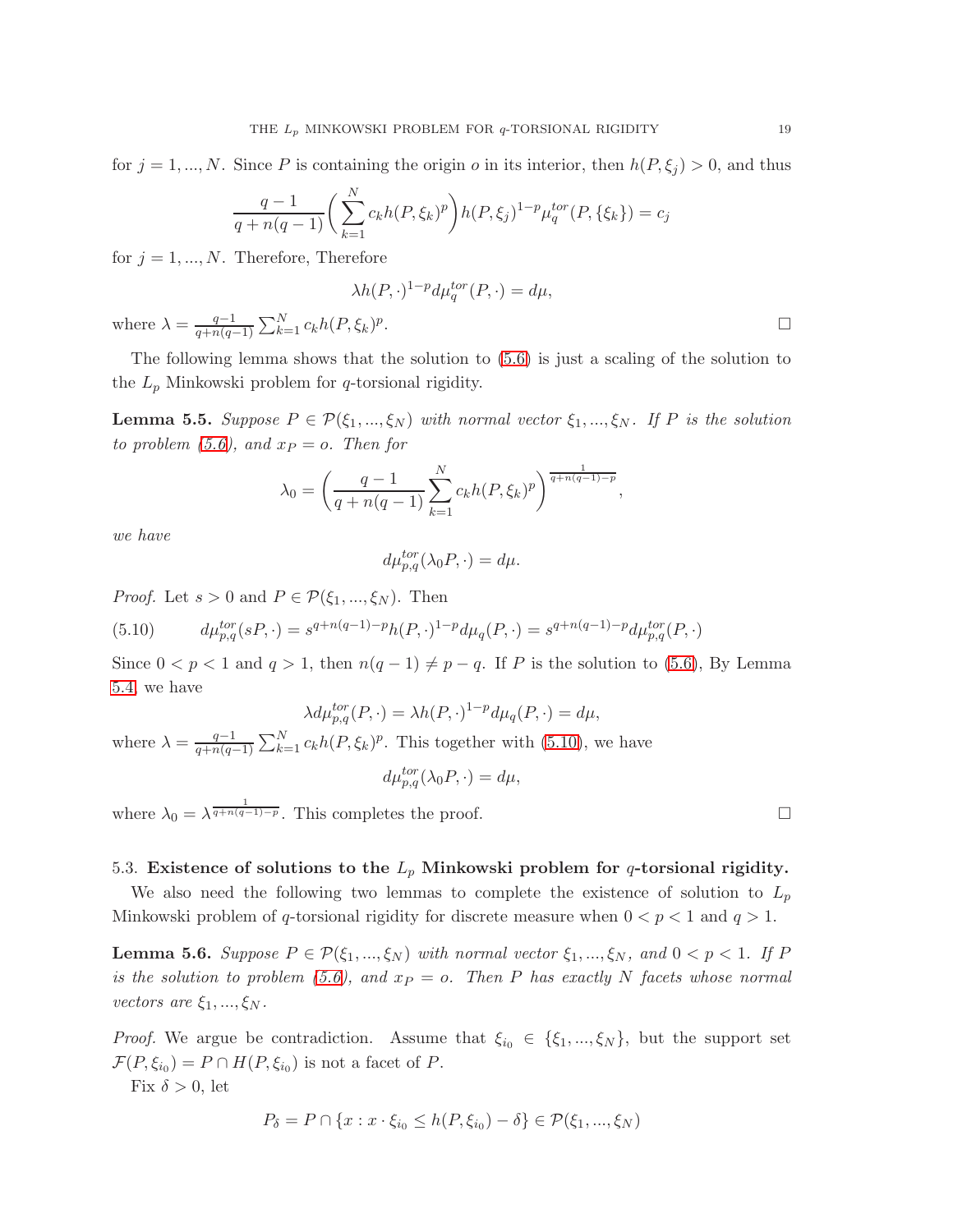and

$$
\tau P_{\delta} = \tau(\delta) P_{\delta} = T_q(P_{\delta})^{-\frac{1}{q+n(q-1)}} P_{\delta}.
$$

Then  $T_q(\tau P_\delta) = 1$  and  $\tau P_\delta \to P$  as  $\delta \to 0^+$ . By the Lemma [5.2,](#page-14-0) we see that  $x_{P_\delta} \to x_P = o \in \mathbb{C}$  $\text{int}(P)$  as  $\delta \to 0^+$ . Thus, for sufficiently small  $\delta > 0$ , we can assume that  $x_{P_\delta} \in \text{Int}(P)$  and

$$
h(P, \xi_k) - x_{P_{\delta}} \cdot \xi_k > \delta > 0, \quad k = 1, ..., N.
$$

In the following, we show  $\Phi(\tau P_\delta, x_{\tau P_\delta}) < \Phi(P, o)$ , which contradicts the fact that  $\Phi(P, o)$ is the minimum. Since

$$
\Phi(\tau P_{\delta}, x_{\tau P_{\delta}}) = \tau^{p} \sum_{k=1}^{N} c_{k} (h(P_{\delta}, \xi_{k}) - x_{P_{\delta}} \cdot \xi_{k})^{p}
$$
  
= 
$$
\tau^{p} \bigg( \sum_{k=1}^{N} c_{k} (h(P, \xi_{k}) - x_{P_{\delta}} \cdot \xi_{k})^{p} \bigg) + \tau^{p} c_{i_{0}} (h(P, \xi_{i_{0}}) - x_{P_{\delta}} \cdot \xi_{i_{0}} - \delta)^{p}
$$
  

$$
- \tau^{p} c_{i_{0}} (h(P, \xi_{i_{0}}) - x_{P_{\delta}} \cdot \xi_{i_{0}})^{p}
$$
  
= 
$$
\Phi(P, x_{P_{\delta}}) + G(\delta),
$$

where

$$
G(\delta) = (\tau^p - 1) \left( \sum_{k=1}^N c_k (h(P, \xi_k) - x_{P_{\delta}} \cdot \xi_k)^p \right) + c_{i_0} \tau^p [(h(P, \xi_{i_0}) - x_{P_{\delta}} \cdot \xi_{i_0} - \delta)^p - (h(P, \xi_{i_0}) - x_{P_{\delta}} \cdot \xi_{i_0})^p].
$$

If we can prove  $G(\delta) < 0$ , then  $\Phi(\tau P_{\delta}, x_{\tau P_{\delta}}) < \Phi(P, x_{P_{\delta}}) \le \Phi(P, o)$ , as desired.

Since  $0 < h(P, \xi_{i_0}) - x_{P_{\delta}} \cdot \xi_{i_0} - \delta < h(P, \xi_{i_0}) - x_{P_{\delta}} \cdot \xi_{i_0} < d_0$ , where  $d_0$  is the diameter of P, by the concavity of  $t^p$  on  $[0, \infty)$  for  $0 < p < 1$ , it follows that

$$
(h(P, \xi_{i_0}) - x_{P_{\delta}} \cdot \xi_{i_0} - \delta)^p - (h(P, \xi_{i_0}) - x_{P_{\delta}} \cdot \xi_{i_0})^p < (d_0 - \delta)^p - d_0^p.
$$

Hence

$$
G(\delta) < (\tau^p - 1) \bigg( \sum_{k=1}^N c_k (h(P, \xi_k) - x_{P_{\delta}} \cdot \xi_k)^p \bigg) + c_{i_0} \tau^p ((d_0 - \delta)^p - d_0^p)
$$
  
=  $\tau^p ((d_0 - \delta)^p - d_0^p) \bigg( c_{i_0} + \frac{1}{\tau^p} \frac{\tau^p - 1}{(d_0 - \delta)^p - d_0^p} \sum_{k=1}^N c_k (h(P, \xi_k) - x_{P_{\delta}} \cdot \xi_k)^p \bigg).$ 

From the formula [\(3.18\)](#page-10-3) and  $T_q(P) = 1$ , we have

$$
\lim_{\delta \to 0^{+}} \frac{\tau^{p} - 1}{(d_{0} - \delta)^{p} - d_{0}^{p}} = \lim_{\delta \to 0^{+}} \frac{T_{q}(P_{\delta})^{-\frac{p}{q + n(q - 1)}} - 1}{(d_{0} - \delta)^{p} - d_{0}^{p}}
$$

$$
= \frac{-\frac{p(q - 1)}{q + n(q - 1)} \sum_{k=1}^{N} \mu_{q}^{tor}(P, \{\xi_{k}\}) h'(\xi_{k}, 0)}{-pd_{0}^{p - 1}}
$$

$$
= \frac{(q - 1)}{q + n(q - 1)} \frac{\sum_{k=1}^{N} \mu_{q}^{tor}(P, \{\xi_{k}\}) h'(\xi_{k}, 0)}{d_{0}^{p - 1}},
$$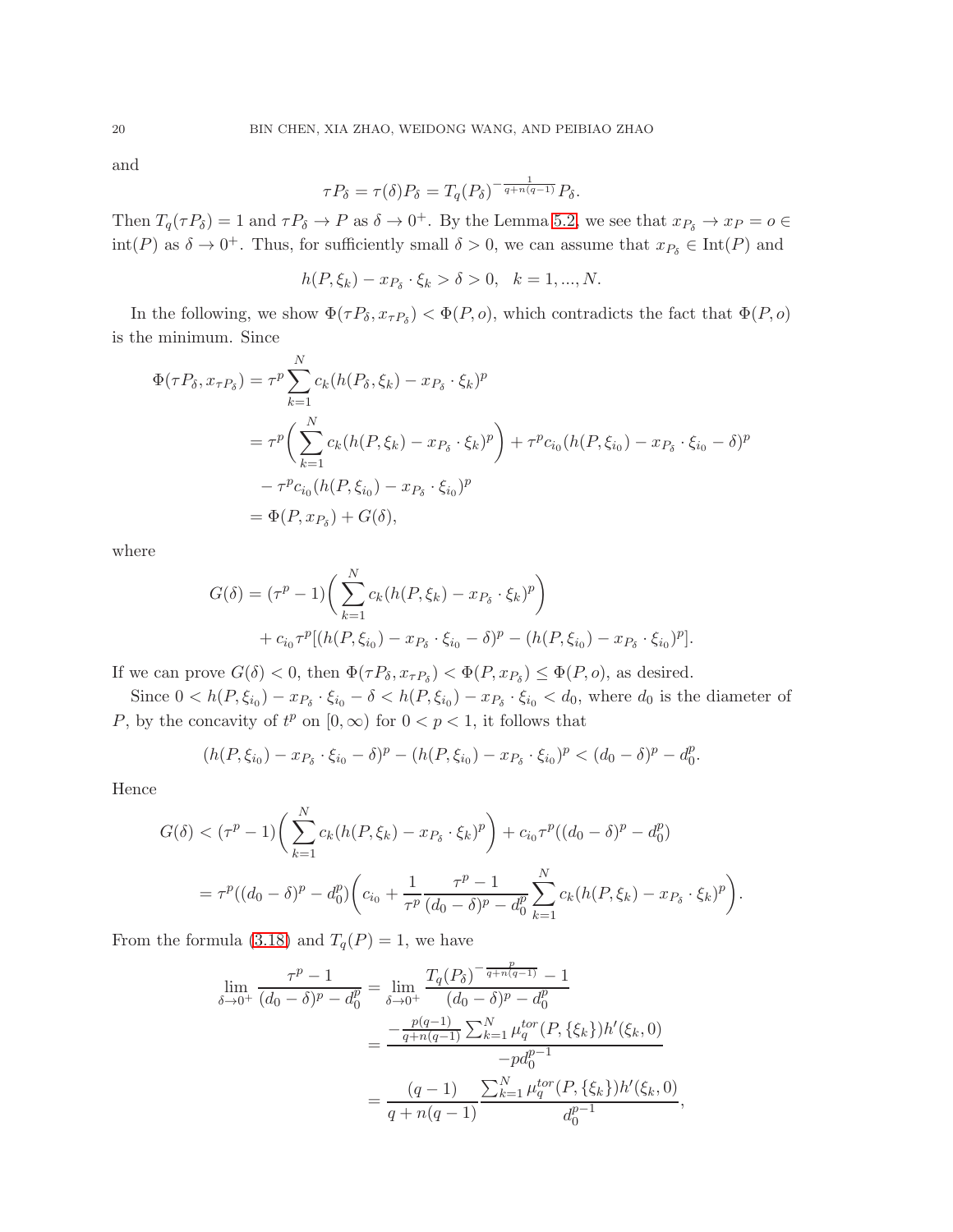where  $h'(\xi_k, 0) = \lim_{\delta \to 0^+} \frac{h(P_\delta, \xi_k) - h(P_\delta, \xi_k)}{\delta}$  $\frac{-n(F,\zeta_k)}{\delta}$ .

Assume  $\mu_q^{tor}(P, \{\xi_k\}) \neq 0$  for some k. Since  $\mu_q^{tor}(P, \cdot)$  is absolutely continuous w.r.t. surface area measure  $S(P, \cdot)$ , then P has a facet with normal vector  $\xi_k$ . By the definition of  $P_{\delta}$ , we have  $h(P_{\delta}, \xi_k) = h(P, \xi_k)$  for sufficiently small  $\delta > 0$ . Thus  $h'(\xi_k, 0) = 0$  and

$$
\sum_{k=1}^{N} \mu_q^{tor}(P, \{\xi_k\}) h'(\xi_k, 0) = 0.
$$

Therefore,

$$
\lim_{\delta \to 0^+} \frac{\tau^p - 1}{(d_0 - \delta)^p - d_0^p} = 0.
$$

This together with  $(d_0 - \delta)^p - d_0^p < 0$ ,  $c_{i_0} > 0$  and

$$
\frac{1}{\tau^p} \sum_{k=1}^N c_k(h(P, \xi_k) - x_{P_{\delta}} \cdot \xi_k) \to \sum_{k=1}^N c_k h(P, \xi_k)^p > 0
$$

as  $\delta \to 0^+$ , then for sufficiently small  $\delta > 0$ ,  $G(\delta) < 0$ .

Consequently,  $P$  has exactly  $N$  facets. This completes the proof.  $\Box$ 

<span id="page-20-0"></span>**Lemma 5.7.** Suppose  $\mu$  be a finite positive Borel measure on  $\mathbb{S}^{n-1}$  which is not concentrated on any closed hemisphere. Then, for  $\mu = \sum_{k=1}^{N} c_k \delta_{\xi_k}$ , there exists a polytope P solving the problem [\(5.6\)](#page-16-0).

Proof. Let

$$
\beta = \inf \{ \max_{x \in \Omega} \Phi(\Omega, x) : \Omega \in \mathcal{P}(\xi_1, ..., \xi_N), T_q(\Omega) = 1 \}.
$$

Take a minimizing sequence  $\{P_i\}_i$  such that  $P_i \in \mathcal{P}(\xi_1, ..., \xi_N)$ ,  $x_{P_i} = o$ ,  $T_q(P_i) = 1$  and  $\lim_{i\to\infty}\Phi(P_i, o) = \beta.$ 

Next, we prove that  $\{P_i\}_i$  is bounded. Since  $x_P = o$ , by the definition of  $\Phi$ , it follows that

$$
\sum_{k=1}^{N} c_k h(P_i, \xi_k)^p = \max_{x \in P_i} \sum_{k=1}^{N} c_k (h(P_i, \xi_k) - x \cdot \xi_k)^p
$$
  

$$
\leq \max_{x \in \tau \Omega} \sum_{k=1}^{N} c_k (h(\tau \Omega, \xi_k) - x \cdot \xi_k)^p + 1,
$$

where  $\Omega = \{x : x \cdot \xi_k \leq 1, k = 1, ..., N\}$  and  $\tau$  satisfies  $T_q(\tau \Omega) = 1$ . Let

$$
\mathcal{M} = \max_{x \in \tau \Omega} \sum_{k=1}^{N} c_k (h(\tau \Omega, \xi_k) - x \cdot \xi_k)^p + 1.
$$

Then  $\mathcal{M} > 0$  is independent of *i*. Hence, for any *i* 

$$
h(P_i, \xi_k) \le \left(\frac{\mathcal{M}}{\min_{1 \le k \le N} c_k}\right)^{\frac{1}{p}} < \infty, \quad k = 1, ..., N,
$$

which implies that  $\{P_i\}_i$  is bounded.

By Lemma [5.2](#page-14-3) and the Blaschke Selection theorem, there exists a convergent subsequence  ${P_{i_j}}_j$  of  ${P_i}_i$  such that  $P_{i_j} \to P$ .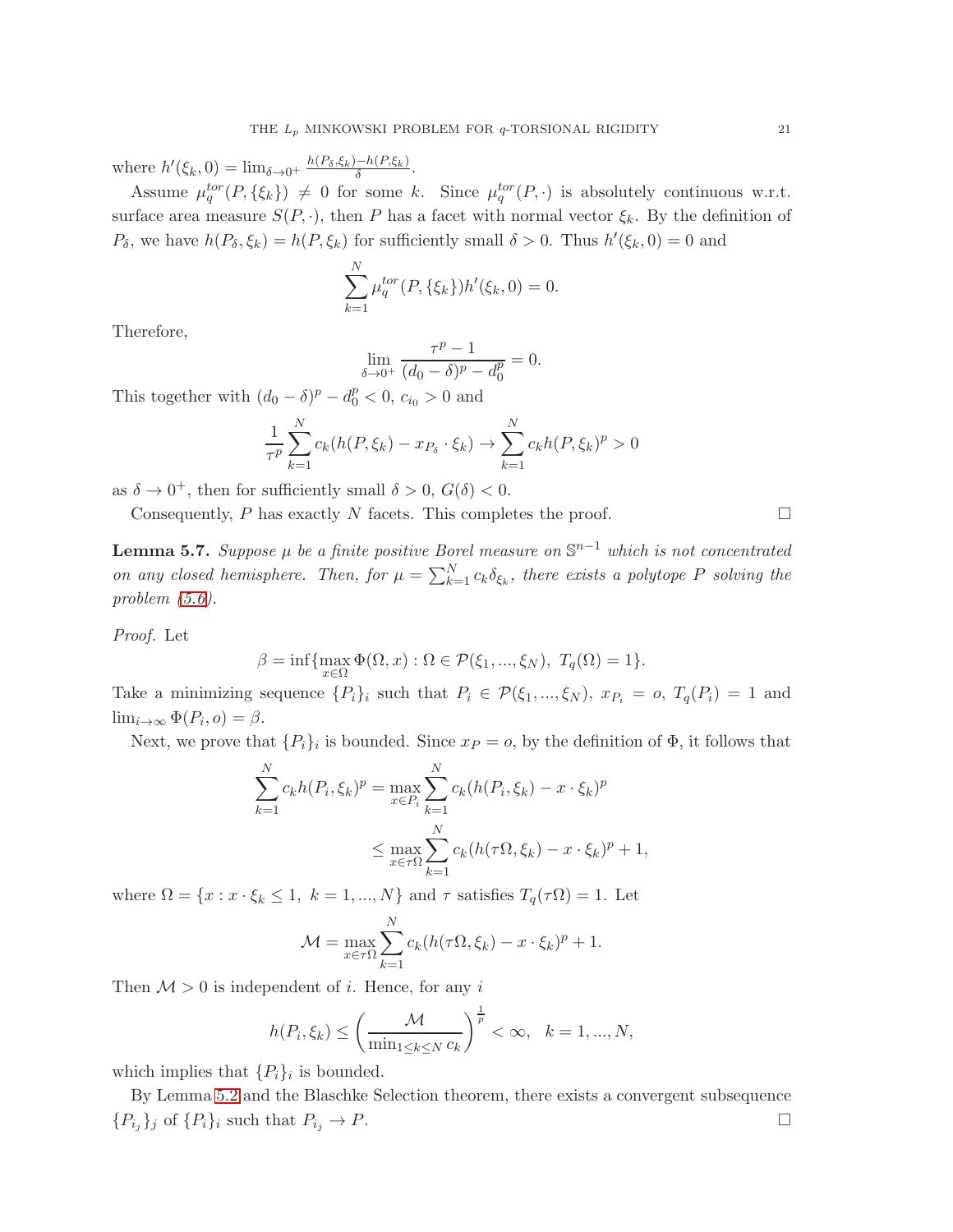Finally, we give the existence of solution to the  $L_p$  Minkowski problem q-torsional rigidity for discrete measure when  $0 < p < 1$  and  $q > 1$ .

<span id="page-21-0"></span>**Theorem 5.8.** Let  $\mu$  be a finite positive Borel measure on  $\mathbb{S}^{n-1}$  which is not concentrated on any closed hemisphere. If  $0 < p < 1$  and  $q > 1$ . Then, for  $\mu = \sum_{k=1}^{N} c_k \delta_{\xi_k}$ , there exists a polytope P containing the origin in their interior such that  $\mu_{p,q}^{tor}(P, \cdot) = \mu$ .

*Proof.* For the discrete measure  $\mu$ , by the Lemma [5.7,](#page-20-0) there exists a polytope  $\Omega_0$  which solves problem [\(5.6\)](#page-16-0), that is  $T_q(\Omega_0) = 1$  and

$$
\Phi(\Omega_0, x_{\Omega_0}) = \inf \{ \max_{x \in \Omega} \Phi(\Omega, x) : \Omega \in \mathcal{P}(\xi_1, \dots, \xi_N), T_q(\Omega) = 1 \}.
$$

By the Lemma [5.3,](#page-15-1) then  $P_0 = \Omega_0 - x_{\Omega_0}$  is still the solution to the problem [\(5.6\)](#page-16-0) and  $x_{P_0} = o$ . This together with the Lemma [5.6,](#page-18-1) Lemma [5.4](#page-16-4) and Lemma [5.5,](#page-18-2) we have

$$
\mu_{p,q}(\lambda_0 P_0, \cdot) = \mu,
$$
  
where  $\lambda_0 = \left(\frac{q-1}{q+n(q-1)} \sum_{k=1}^N c_k h(P, \xi_k)^p\right)^{\frac{1}{q+n(q-1)-p}}$ . Namely  $P = \lambda_0 P_0$  is the desired solution.

# 6. THE  $L_p$  MINKOWSKI PROBLEM OF  $q$ -TORSIONAL RIGIDITY FOR GENERAL MEASURE

Let  $\Omega$  be an open bounded convex set of  $\mathbb{R}^n$  and  $\varphi$  be the solution of [\(1.4\)](#page-1-3) in  $\Omega$ . Let  $M_{\Omega} = \max_{\overline{\Omega}} \varphi$ , for every  $t \in [0, M_{\Omega}]$ , we define

$$
\Omega_t = \{ x \in \Omega : \varphi(x) > t \}.
$$

By the general concavity theorems in [\[23,](#page-24-21) [24\]](#page-24-22),  $\Omega_t$  is convex for every t. Moreover,  $\nabla \varphi = 0$  if and only if  $\varphi(x) = M_{\Omega}$  such that

$$
\partial \Omega_t = \{ x \in \Omega : \varphi(x) = t \}, \quad t \in (0, M_\Omega).
$$

The following lemma shows an  $L^{\infty}$  estimate for the gradient of  $\varphi$ .

<span id="page-21-1"></span>**Lemma 6.1.** Let  $\Omega$  be an open bounded convex subset of  $\mathbb{R}^n$  and let  $\varphi$  be the solution of problem  $(1.4)$  in  $\Omega$ , then for every  $x \in \Omega$ 

$$
|\nabla \varphi(x)| \leq diam(\Omega).
$$

*Proof.* Let  $x' \in \Omega$  and  $t = \varphi(x') > 0$ . If  $\varphi(x') = M_{\Omega}$ , then  $\nabla \varphi(x') = 0$  and the claim is true.

Assume  $\varphi(x') < M_{\Omega}$ , this implies that  $x' \in \partial \Omega_t$ . The convex set  $\Omega_t$  admits a support hyperplane  $H$  at  $x'$ . We may choose an orthogonal coordinate system with origin  $o$  and coordinates  $x_1, ..., x_n$ , in  $\mathbb{R}^n$ , such that  $x' = o$ ,  $H = \{x \in \mathbb{R}^n : x_n = 0\}$  and  $\Omega_t \subset \{x \in \mathbb{R}^n : x_n = 0\}$  $x_n \geq 0$ . By a standard argument based on the implicit function theorem,  $\partial M_t$  is of class  $C^{\infty}$  such that H is in fact the tangent hyperplane to  $\partial M_t$  at x'. Consequently we have

$$
|\nabla \varphi(x')| = \frac{\partial \varphi}{\partial x_n}(x').
$$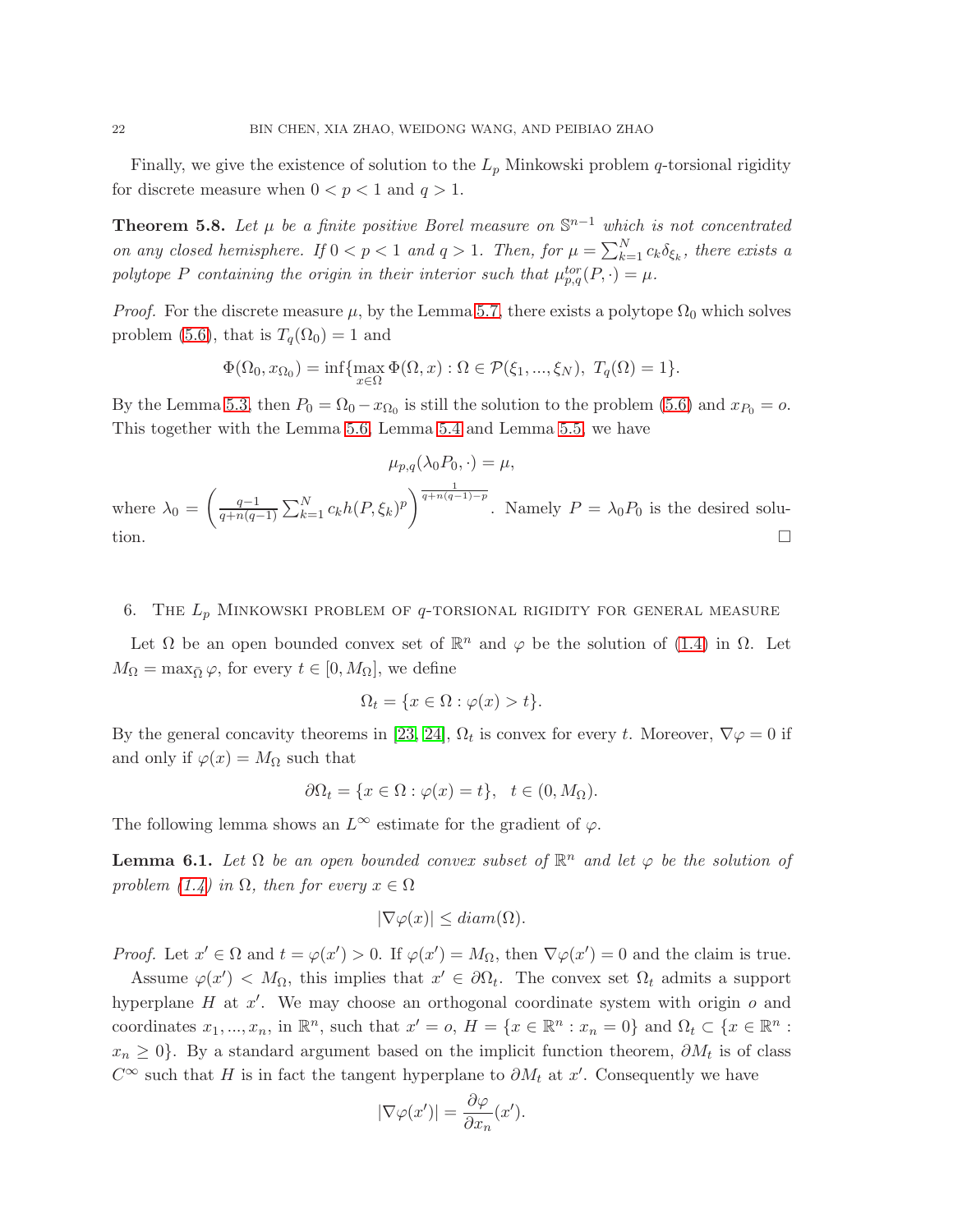We also have the inclusion  $\Omega_t \subset \{x \in \mathbb{R}^n : x_n \leq d\}$ , where  $d = diam(\Omega)$ . Let us introduce the function

$$
\psi(x) = \psi(x_1, ..., x_n) = t + x_n(d - x_n), \quad x \in \mathbb{R}^n.
$$

Note that  $\Delta_q \psi(x) = -1$  for every  $x \in \mathbb{R}^n$  and  $\psi(x) \geq t$  for  $x \in \{x = (x_1, ..., x_n) \in \mathbb{R}^n : 0 \leq$  $x_n \leq d$ . In particular  $\psi \geq \varphi$  on  $\partial \Omega_t$ , and by the Comparison Principle,

$$
\psi(x) \ge \varphi(x), \quad x \in \Omega_t.
$$

Finally, as  $\varphi(x') = \psi(x')$ ,

$$
\frac{\partial \varphi}{\partial x_n}(x') \le \frac{\partial \psi}{\partial x_n}(x') = d.
$$

<span id="page-22-0"></span>**Theorem 6.2.** Let  $\mu$  be a finite positive Borel measure on  $\mathbb{S}^{n-1}$  which is not concentrated on any closed hemisphere. If  $0 < p < 1$  and  $q > 1$ . Then there exists a convex body  $K \in \mathcal{K}_o^n$ such that

$$
\mu_{p,q}^{tor}(K,\cdot) = \mu.
$$

*Proof.* For the given measure  $\mu$  satisfies the assumptions in the theorem, there exists a sequence of discrete measure  $\mu_i$  defined on  $\mathbb{S}^{n-1}$  whose support is not contained in a closed hemisphere so that  $\mu_i \to \mu$  weakly as  $i \to \infty$  (see the proof of Theorem 7.1.2 in [\[35\]](#page-24-19)).

From the Theorem [5.8,](#page-21-0) for each  $\mu_i$ , there are polytopes  $P_i$  containing the origin in their interior, such that, for  $i \geq 1$ ,

<span id="page-22-1"></span>(6.1) 
$$
\mu_i = h(P_i, \cdot)^{1-p} \mu_q^{tor}(P_i, \cdot) = \mu_{p,q}^{tor}(P_i, \cdot).
$$

Now we show that the sequence of  $\{P_i\}$  is bounded. Let  $R_i := \max\{h(P_i, v) : v \in \mathbb{S}^{n-1}\}\$ and choose  $v_0 \in \mathbb{S}^{n-1}$  such that  $R_i = h(P_i, v_0)$ . Then  $[0, R_i v_i] \subset P_i$ , and thus  $R_i \langle u, v_0 \rangle_+ \leq$  $h(P_i, u)$  for  $u \in \mathbb{S}^{n-1}$ . Hence, by the argument of Lemma 2.3 in [\[21\]](#page-24-5), we have

$$
R_i \leq c_0
$$

for some constant  $c_0 > 0$ . This shows that the sequence of  $\{P_i\}$  is bounded. By the Blaschke's selection theorem, there exists a sunsequence of  $\{P_i\}$  which converges to a compact convex set K. Obviously,  $o \in K$  since  $o \in P_i$ . From the Lemma [6.1](#page-21-1) and the definition of  $T_q(K)$ , we have

$$
V(P_i)^{q-1} \ge \frac{1}{(diam(P_i))^{q(q-1)}} T_q(P_i) \ge \frac{1}{d^{q(q-1)}} T_q(B_2^n) > 0
$$

for some  $d > 0$ . This implies that  $V(K) > 0$  due to  $\lim_{i \to \infty} P_i = K$ . Thus K is a convex body containing the origin in its interior.

Next, we show that the K is the desired solution. For any continuous function  $f \in$  $C(\mathbb{S}^{n-1})$ , by [\(6.1\)](#page-22-1), one has

$$
\int_{\mathbb{S}^{n-1}} \frac{f(u)}{h(P_i, u)^{1-p}} d\mu_i = \int_{\mathbb{S}^{n-1}} f(u) d\mu_q^{tor}(P_i, u).
$$

 $\Box$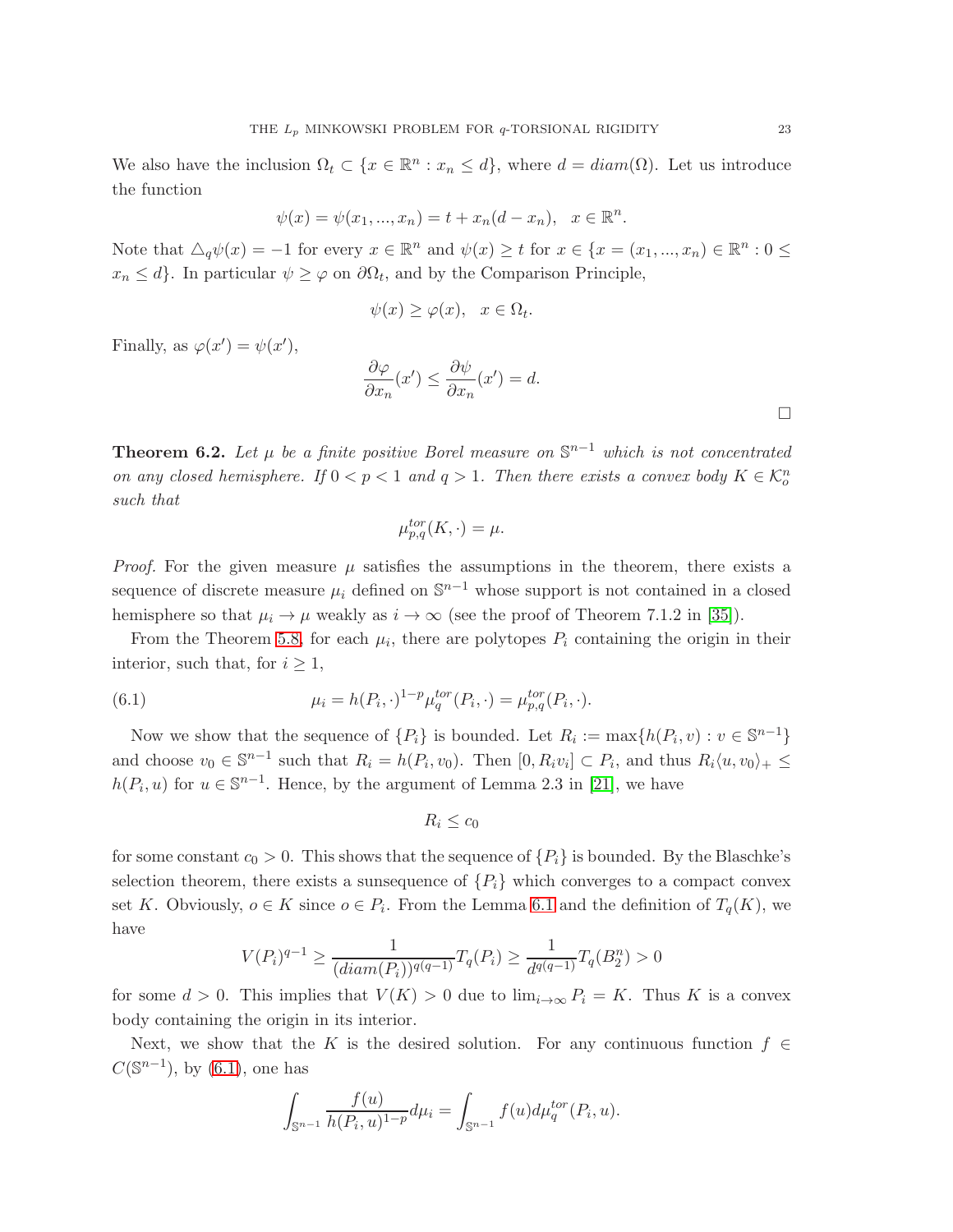Since  $h(P_i, \cdot) \to h(K, \cdot)$  uniformly on  $S^{n-1}$ ,  $\mu_i \to \mu$  weakly as  $i \to \infty$ , and  $\mu_q^{tor}(P_i, \cdot) \to$  $\mu_q^{tor}(K, \cdot)$  weakly as  $i \to \infty$ , then, there is

$$
\int_{\mathbb{S}^{n-1}} \frac{f(u)}{h(K, u)^{1-p}} d\mu = \int_{\mathbb{S}^{n-1}} f(u) d\mu_q^{tor}(K, u)
$$

Since  $f \in C(\mathbb{S}^{n-1})$  is arbitrary, thus

$$
\mu = \mu_{p,q}^{tor}(K, \cdot).
$$

The theorem is proved.  $\square$ 

### Acknowledgments

The authors would like to express their heartfelt thanks to the editor and referees for helpful comments and suggestions.

#### **REFERENCES**

- <span id="page-23-1"></span><span id="page-23-0"></span>[1] A. Aleksandrov, On the theory of mixed volumes. III. Extensions of two theorems of Minkowski on convex polyhedra to arbitrary convex bodies, Mat. Sb. (N.S.), 3 (1938), 27-46.
- <span id="page-23-7"></span>[2] A. Aleksandrov, On the surface area measure of convex bodies, Mat. Sb. (N.S.), 6 (1939), 167-174
- <span id="page-23-11"></span>[3] K. Böröczky, E. Lutwak, D. Yang and G. Zhang, *The logarithmic Minkowski problem*, J. Amer. Math. Soc., 26 (2013), 831-852.
- <span id="page-23-4"></span>[4] M. Belloni and B. Kawohl, A direct uniqueness proof for equations involving the p-Laplace operator, Manuscr Math, 109 (2002), 229-231.
- <span id="page-23-5"></span>[5] W. Chen,  $L_p$  Minkowski problem with not necessarily positive data, Adv. Math., 201 (2006), 77-89.
- <span id="page-23-12"></span>[6] C. Chen, Y. Huang and Y. Zhao, Smooth solutions to the L<sup>p</sup> dual Minkowski problem, Math. Anna., 373 (2019), 953-976.
- <span id="page-23-6"></span>[7] Z. Chen, Q. Dai, The  $L_p$  Minkowski problem for torsion, J. Math. Anal. Appl., 488 (2020), 124060.
- <span id="page-23-8"></span>[8] K. Chou and X. Wang, The  $L_p$ -Minkowski problem and the Minkowski problem in centroaffine geometry, Adv. Math., 205 (2006), 33-83.
- <span id="page-23-9"></span>[9] A. Colesanti and M. Fimiani, The Minkowski problem for the torsional rigidity, Indiana Univ. Math. J., 59 (2010), 1013-1039.
- <span id="page-23-10"></span>[10] A. Colesanti, K. Nyström, P. Salani, J. Xiao, D. Yang and G. Zhang, The Hadamard variational formula and the Minkowski problem for p-capacity, Adv. Math., 285 (2015), 1511-1588.
- <span id="page-23-3"></span>[11] A. Colesanti, P. Cuoghi and P. Salani, Brunn-Minkowski inequalities for two functionals involving the p-Laplacian operator, Appl. Anal.,  $85$  (2006), 45-66.
- <span id="page-23-2"></span>[12] W. Firey, *p-means of convex bodies*, Math. Scand, **10** (1962), 17-25.
- [13] W. Fenchel and B. Jessen, *Mengenfunktionen und konvexe Köoper*, Danske Vid. Selskab. Mat.-Fys. Medd., 16 (1938), 1-31.
- <span id="page-23-13"></span>[14] R. Gardner, Geometric Tomography, Second ed., Gambridge Univ. Press, Cambridge, 2006.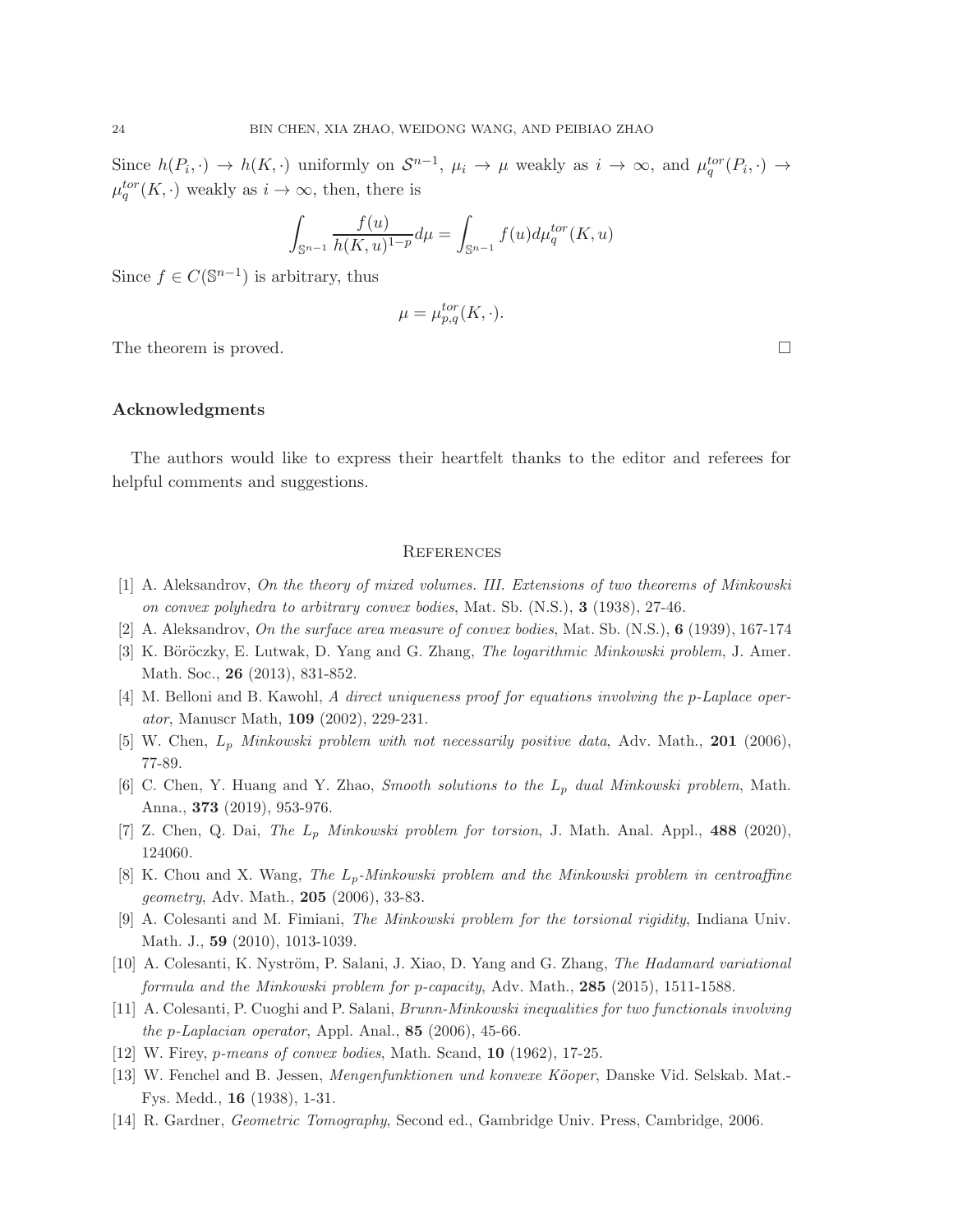- <span id="page-24-20"></span><span id="page-24-12"></span>[15] R. Gardner, D. Hug, W. Weil and D. Ye, The dual Orlicz-Brunn-Minkowski theory, J. Math. Anal. Appl., 430 (2015), 810-829.
- <span id="page-24-13"></span>[16] P. Gruber, Convex and Discrete Geometry, Springer, Berlin, 2007.
- <span id="page-24-16"></span>[17] C. Haberl, E. Lutwak, D. Yang and G. Zhang, Then even Orlicz Minkowski problem, Adv. Math., 224 (2010), 2485-2510.
- <span id="page-24-11"></span>[18] H. Hu, S. Zhou, Brunn-Minkowski inequality for variational functional involving the p-Laplacian operator, Acta Math. Sci. Ser. B Engl. Ed., 29 (2009), 1143-1154.
- <span id="page-24-17"></span>[19] Y. Huang, E. Lutwak, D. Yang and G. Zhang, Geometric measures in the dual Brunn-Minkowski theory and their associated Minkowski problems, Acta Math.,  $216$  (2016), 325-388.
- <span id="page-24-5"></span>[20] Y. Huang, C. Song and L. Xu, Hadamard variational formulas for p-torsion and p-eigenvalue with applications, Geom. Dedicata,  $197$  (2018), 61-76.
- <span id="page-24-15"></span>[21] D. Hug, E. Lutwak, D. Yang and G. Zhang, On the  $L_p$  Minkowski problem for polytope, Discrete Comput Geom., 33 (2005), 699-715.
- <span id="page-24-21"></span>[22] D. Jerison, A Minkowski problem for electrostatic capacity, Acta Math., 176 (1996), 1-47.
- <span id="page-24-22"></span>[23] A. Kennington, Power concavity and boundary value problems, Indiana Univ. Math. J., 34 (1985), 687-704.
- <span id="page-24-2"></span>[24] N. Korevaar, Capillary surface convexity about convex domains, Indiana Univ. Math. J., 32 (1983), 73-81.
- <span id="page-24-4"></span>[25] H. Lewy, On differential geometry in the large, I. Minkowski's problem, Trans. Amer. Math. Soc., 42 (1938), 258-270.
- <span id="page-24-6"></span>[26] E. Lutwak, The Brunn-Minkowski-Firey theory I: Mixed volumes and the Minkowski problem, J. Differential Geom., 38 (1993), 131-150.
- <span id="page-24-7"></span>[27] E. Lutwak and V. Oliker, On the regularity of solutions to a generalization of the Minkowski problem, J. Differential Geom., 62 (1995), 17-38.
- <span id="page-24-8"></span>[28] E. Lutwak, D. Yang and G. Zhang, On the  $L_p$ -Minkowski problem, Trans. Amer. Math. Soc., 356 (2004), 4359-4370.
- <span id="page-24-14"></span>[29] J. Lu and X. Wang, Rotationally symmetric solution to the  $L_p$ -Minkowski problem, J. Differential Equations., 254 (2013), 983-1005.
- <span id="page-24-0"></span>[30] Y. Liu and J. Lu, A flow method for the dual Orlicz-Minkowski problem, Trans. Amer. Math. Soc., 373 (2020), 5833-5853.
- <span id="page-24-1"></span>[31] H. Minkowski, Allgemeine Lehraätzeüber die convexen polyeder, Nachr. Ges. Wiss. Göttingen, (1897), 198-219.
- <span id="page-24-3"></span>[32] H. Minkowski, *Volumen und Oberfläche*, Math. Anna., **57** (1903), 447-495.
- <span id="page-24-9"></span>[33] L. Nirenberg, The Weyl and Minkowski problems in differential geometry in the large, Commun. Pure Appl. Math., 6 (1953), 337-394.
- <span id="page-24-19"></span>[34] A. Stancu, The discrete planar  $L_0$ -Minkowski problem, Adv. Math., 167 (2002), 160-174.
- <span id="page-24-18"></span>[35] R. Schneider, Convex Bodies: The Brunn-Minkowski theory, 2nd edn, Cambridge University Press, Cambridge, 2014.
- <span id="page-24-10"></span>[36] G. Sun, L. Xu and P. Zhang, The uniqueness of the  $L_p$  Minkowski problem for q-torsional rigidity, Acta Math. Sci., 41B (2021), 1405-1416.
- [37] G. Zhu, The  $L_p$  Minkowski problem for polytopes for  $0 < p < 1$ , J. Funct. Anal., 269 (2015), 1070-1094.